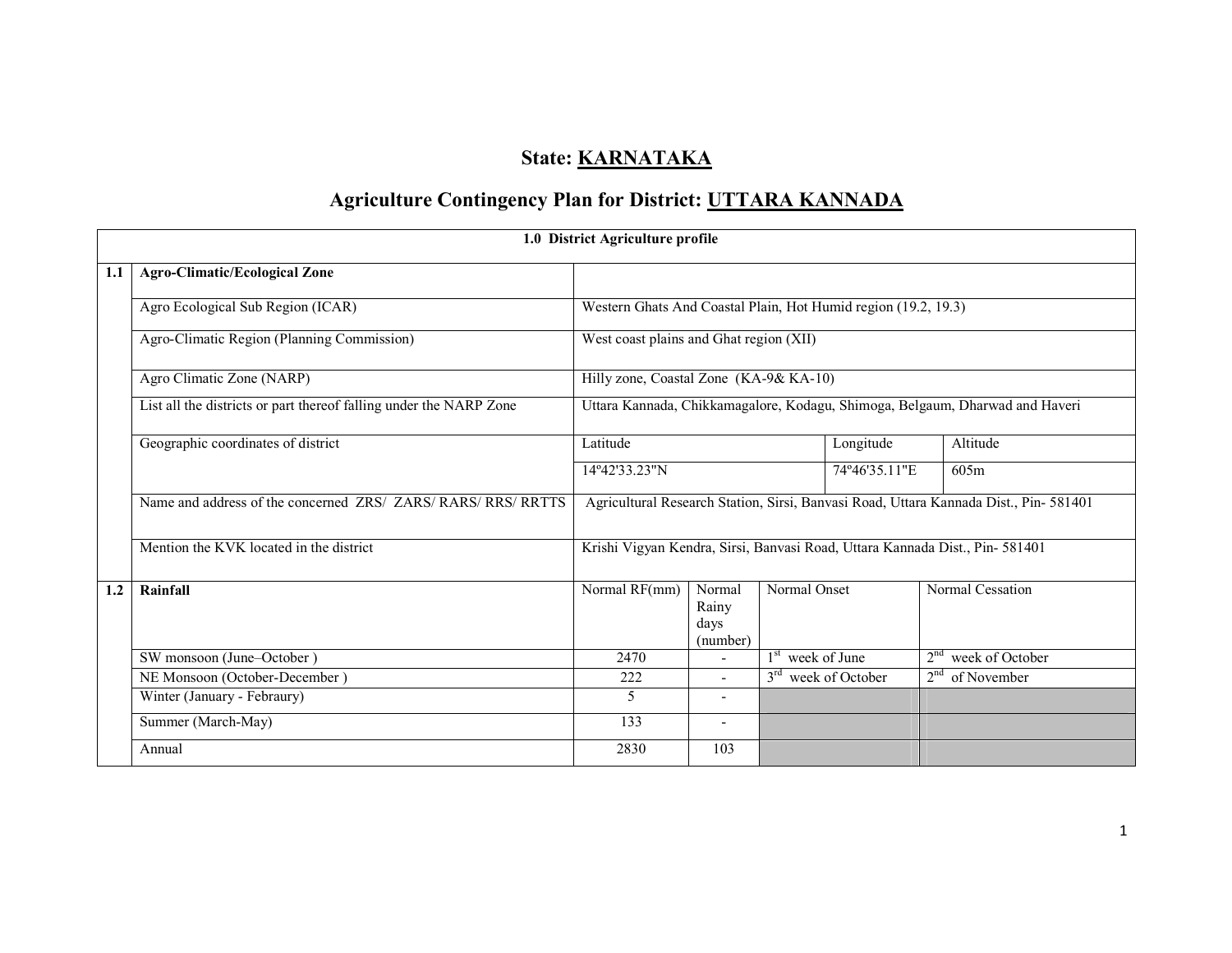| L.J | Land use       | Geographical | Forest | Land under       | Net   | Permanent | Cultivable | Land   | Barren and   | Current | Other fallows |
|-----|----------------|--------------|--------|------------------|-------|-----------|------------|--------|--------------|---------|---------------|
|     | pattern of the | Area         | area   | non-             | sown  | pastures  | wasteland  | under  | uncultivable | fallows |               |
|     | district       |              |        | agricultural use | area  |           |            | Misc.  | land         |         |               |
|     |                |              |        |                  |       |           |            | tree   |              |         |               |
|     |                |              |        |                  |       |           |            | crops  |              |         |               |
|     |                |              |        |                  |       |           |            | and    |              |         |               |
|     |                |              |        |                  |       |           |            | groves |              |         |               |
|     | Area ('000 ha) | 1024.7       | 813.6  | 34.4             | 115.6 | 16.0      | 6.5        | 4.8    | 16.2         | 5.9     | 11.7          |
|     |                |              |        |                  |       |           |            |        |              |         |               |

| 1.4 | Major Soils (common names like shallow red | Area $(900 \text{ ha})$ | Percent (%) of total |
|-----|--------------------------------------------|-------------------------|----------------------|
|     | soils etc.,)                               |                         |                      |
|     | Red Sandy loam soils                       | 552.9                   | 54                   |
|     | Sandy soils                                | 144.6                   | 14                   |
|     | Red clay loam, red lateritic soils         | 36.3                    |                      |
|     | Other soils                                | 291.7                   | 28                   |
| 1.5 | <b>Agricultural land use</b>               | Area $(^{\circ}000$ ha) | Cropping intensity % |
|     |                                            |                         |                      |
|     | Net sown area                              | 115.6                   | $109.6\%$            |
|     | Area sown more than once                   | 11.1                    |                      |
|     | Gross cropped area                         | 126.7                   |                      |

| 1.6 | <b>Irrigation</b>            |        | Area ('000 ha) |                                    |  |  |  |  |  |
|-----|------------------------------|--------|----------------|------------------------------------|--|--|--|--|--|
|     | Net irrigated area           |        | 25.9           |                                    |  |  |  |  |  |
|     | Gross irrigated area         |        | 26.7           |                                    |  |  |  |  |  |
|     | Rainfed area                 |        | 89.7           |                                    |  |  |  |  |  |
|     | <b>Sources of Irrigation</b> | Number | Area ('000 ha) | Percentage of total irrigated area |  |  |  |  |  |
|     | Canals                       |        | 0.0            | 0.0                                |  |  |  |  |  |
|     | Tanks                        |        | 5.0            | 18.5                               |  |  |  |  |  |
|     | Open wells                   |        |                |                                    |  |  |  |  |  |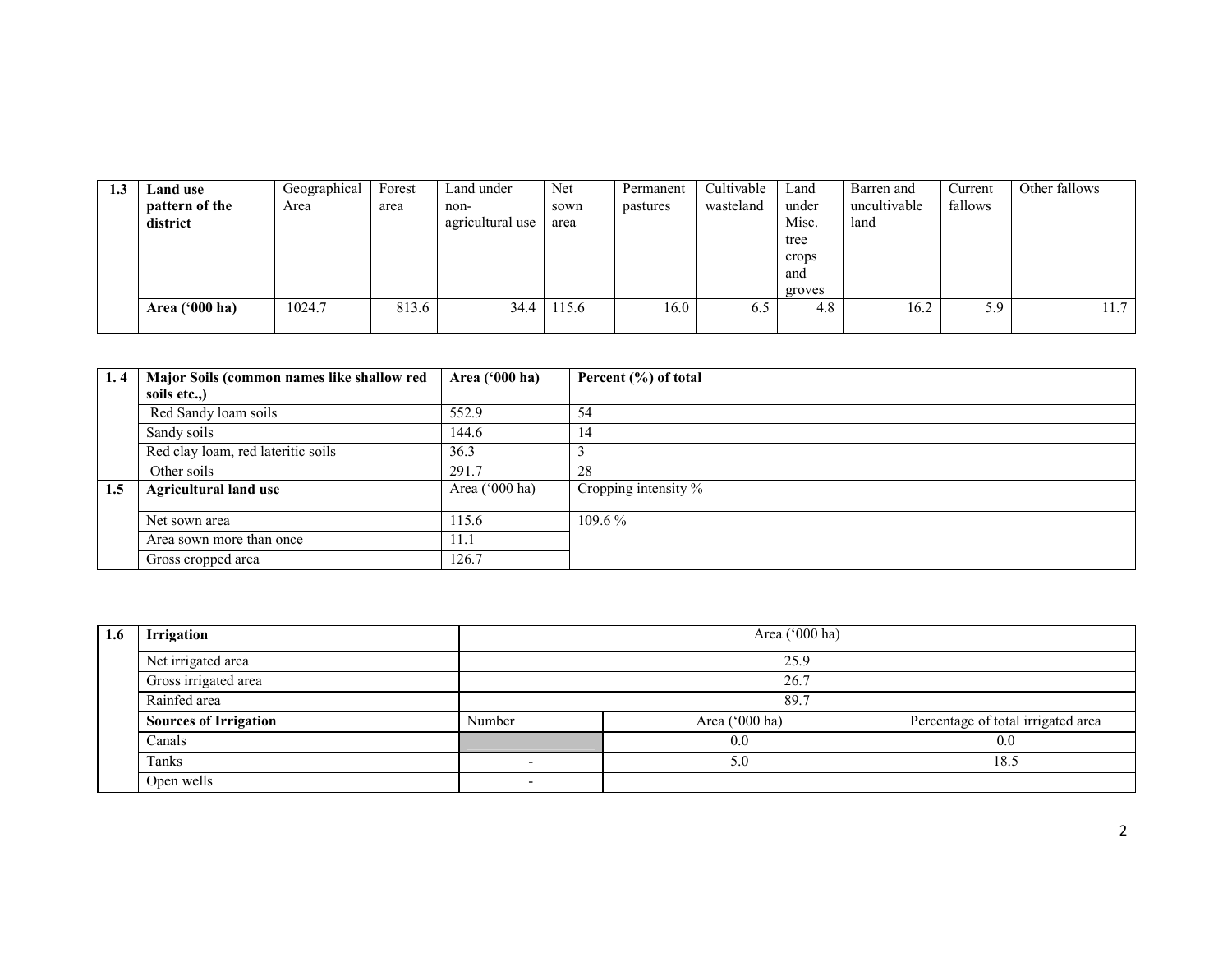| Bore wells                                                                                            | $\overline{\phantom{a}}$  | 10.2                                                                | 37.9  |  |  |
|-------------------------------------------------------------------------------------------------------|---------------------------|---------------------------------------------------------------------|-------|--|--|
| Lift irrigation                                                                                       | $\overline{\phantom{a}}$  |                                                                     |       |  |  |
| Micro-irrigation                                                                                      |                           |                                                                     |       |  |  |
| Other sources                                                                                         | $\overline{\phantom{a}}$  | 11.7                                                                | 43.6  |  |  |
| Total Irrigated Area                                                                                  | $\overline{\phantom{a}}$  | 26.9                                                                | 100.0 |  |  |
| Pump sets                                                                                             | 40986                     |                                                                     |       |  |  |
| No. of Tractors                                                                                       | 2289                      |                                                                     |       |  |  |
| Groundwater availability and use* (Data source:<br>State/Central Ground water Department /Board)      | No. of blocks/<br>Tehsils | $(\%)$ area<br>$\overline{\phantom{a}}$<br>$\overline{\phantom{a}}$ |       |  |  |
| Over exploited                                                                                        |                           |                                                                     |       |  |  |
| Critical                                                                                              | $\overline{\phantom{a}}$  |                                                                     |       |  |  |
| Semi-critical                                                                                         |                           | $\overline{\phantom{0}}$                                            |       |  |  |
| Safe                                                                                                  | $\overline{\phantom{a}}$  | $\overline{\phantom{a}}$                                            |       |  |  |
| Wastewater availability and use                                                                       | $\overline{\phantom{a}}$  | $\overline{\phantom{0}}$                                            |       |  |  |
| Ground water quality                                                                                  |                           |                                                                     |       |  |  |
| *over-exploited: groundwater utilization > 100%; critical: 90-100%; semi-critical: 70-90%; safe: <70% |                           |                                                                     |       |  |  |

#### 1.7 Area under major field crops & horticulture etc. (2008-09)

| <b>Plantation crops</b> | <b>Total area</b>        |
|-------------------------|--------------------------|
| Arecanut                | 14.6                     |
| Coconut                 | $\sim$<br>د. ا           |
| Cashew                  | 2.8                      |
| <b>Fodder crops</b>     | -                        |
| Total fodder crop area  | $\overline{\phantom{a}}$ |
| <b>Grazing land</b>     | $\overline{\phantom{a}}$ |
| Sericulture etc         | 0.2                      |
| <b>Others</b>           |                          |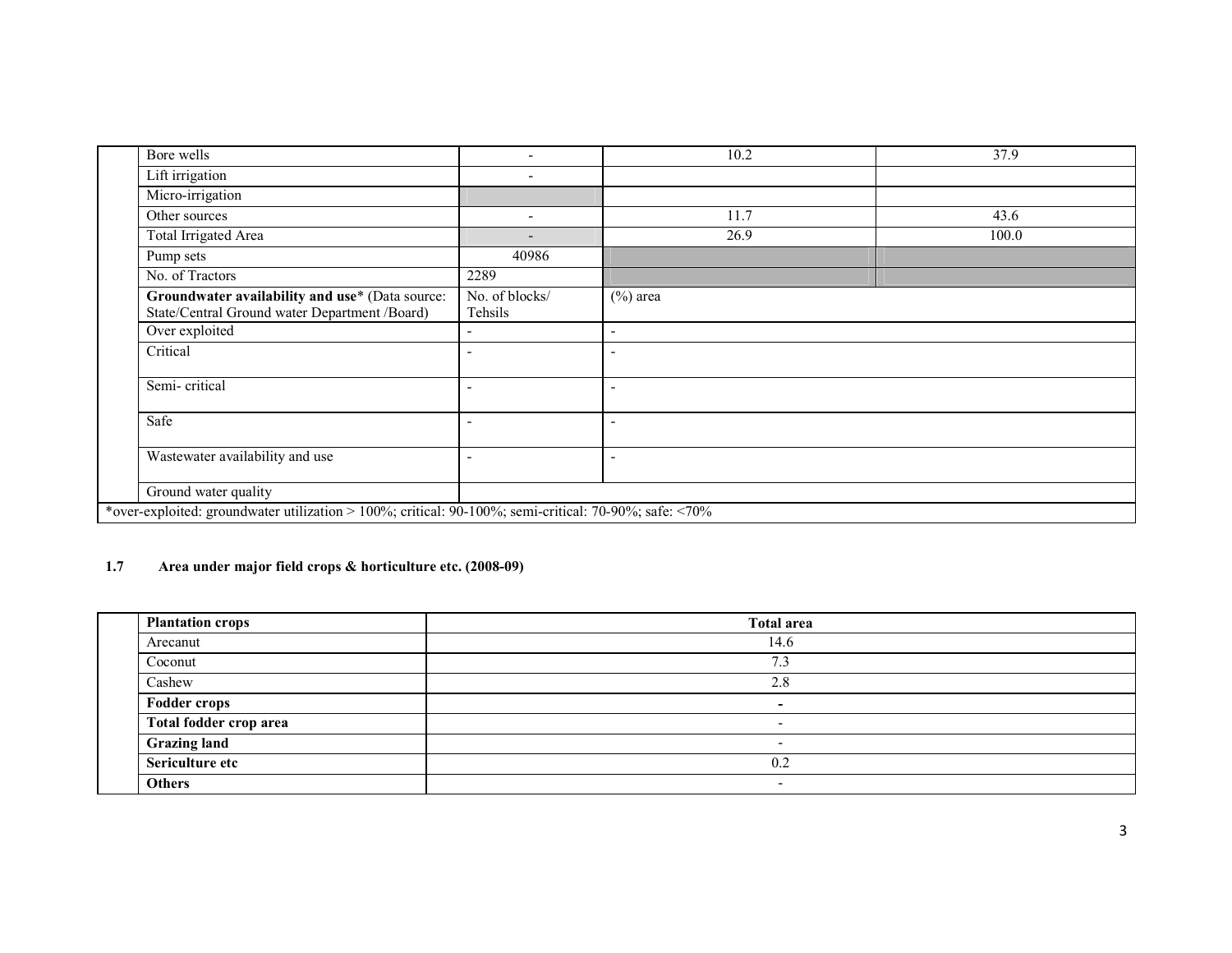| 1.8  | <b>Livestock</b>                               |                  |                               | <b>Male ('000)</b>     |            | Female ('000)            |                           | <b>Total ('000)</b>                            |  |
|------|------------------------------------------------|------------------|-------------------------------|------------------------|------------|--------------------------|---------------------------|------------------------------------------------|--|
|      | Non descriptive Cattle (local low yielding)    |                  |                               | 146.7                  |            | 185.3                    |                           | 332.0                                          |  |
|      | Crossbred cattle                               |                  |                               | 5.0                    |            | 30.3                     |                           | 35.3                                           |  |
|      | Non descriptive Buffaloes (local low yielding) |                  |                               | 30.3                   |            | 88.3                     |                           | 118.6                                          |  |
|      | <b>Graded Buffaloes</b>                        |                  |                               |                        |            |                          |                           |                                                |  |
|      | Goat                                           |                  |                               |                        |            |                          |                           | 12.0                                           |  |
|      | Sheep                                          |                  |                               |                        |            |                          |                           | 2.7                                            |  |
|      | Others ( $Pig + Dogs + Rabbit$ )               |                  |                               |                        |            |                          |                           | 1.24                                           |  |
|      | Commercial dairy farms (Number)                |                  |                               |                        |            |                          |                           |                                                |  |
| 1.9  | <b>Poultry</b>                                 |                  |                               | No. of farms           |            |                          | Total No. of birds ('000) |                                                |  |
|      | Commercial                                     |                  |                               | N.A                    |            | 682.9                    |                           |                                                |  |
|      | Backyard                                       |                  |                               |                        |            |                          |                           |                                                |  |
| 1.10 | Fisheries (Data source: State Fisheries Dept)  |                  |                               |                        |            |                          |                           |                                                |  |
|      | A. Capture                                     |                  |                               |                        |            |                          |                           |                                                |  |
|      | i) Marine (Data Source: Fisheries Department)  | No. of fishermen |                               | <b>Boats</b>           |            | <b>Nets</b>              |                           | <b>Storage facilities (Ice</b><br>plants etc.) |  |
|      |                                                |                  |                               | Mechanized             | Non-       | Mechanized               | Non-                      |                                                |  |
|      |                                                |                  |                               |                        | mechanized | (Trawl nets,             | mechanized                |                                                |  |
|      |                                                |                  |                               |                        |            | Gill nets)               | (Shore<br>Seines,         |                                                |  |
|      |                                                |                  |                               |                        |            |                          | Stake & trap              |                                                |  |
|      |                                                |                  |                               |                        |            |                          | nets)                     |                                                |  |
|      |                                                | 98517            |                               | 1544                   | 18780      | 6007                     | 1025                      | $\overline{55}$                                |  |
|      |                                                |                  |                               |                        |            |                          |                           |                                                |  |
|      | ii) Inland (Data Source: Fisheries Department) |                  | <b>No. Farmer owned ponds</b> |                        |            | <b>No. of Reservoirs</b> |                           | No. of village tanks                           |  |
|      |                                                |                  | 168                           |                        |            | $7\phantom{.0}$          |                           | 930                                            |  |
|      | <b>B.</b> Culture                              |                  |                               |                        |            |                          |                           |                                                |  |
|      |                                                |                  |                               | Water Spread Area (ha) |            | Yield (t/ha)             |                           | Production ('000 tons)                         |  |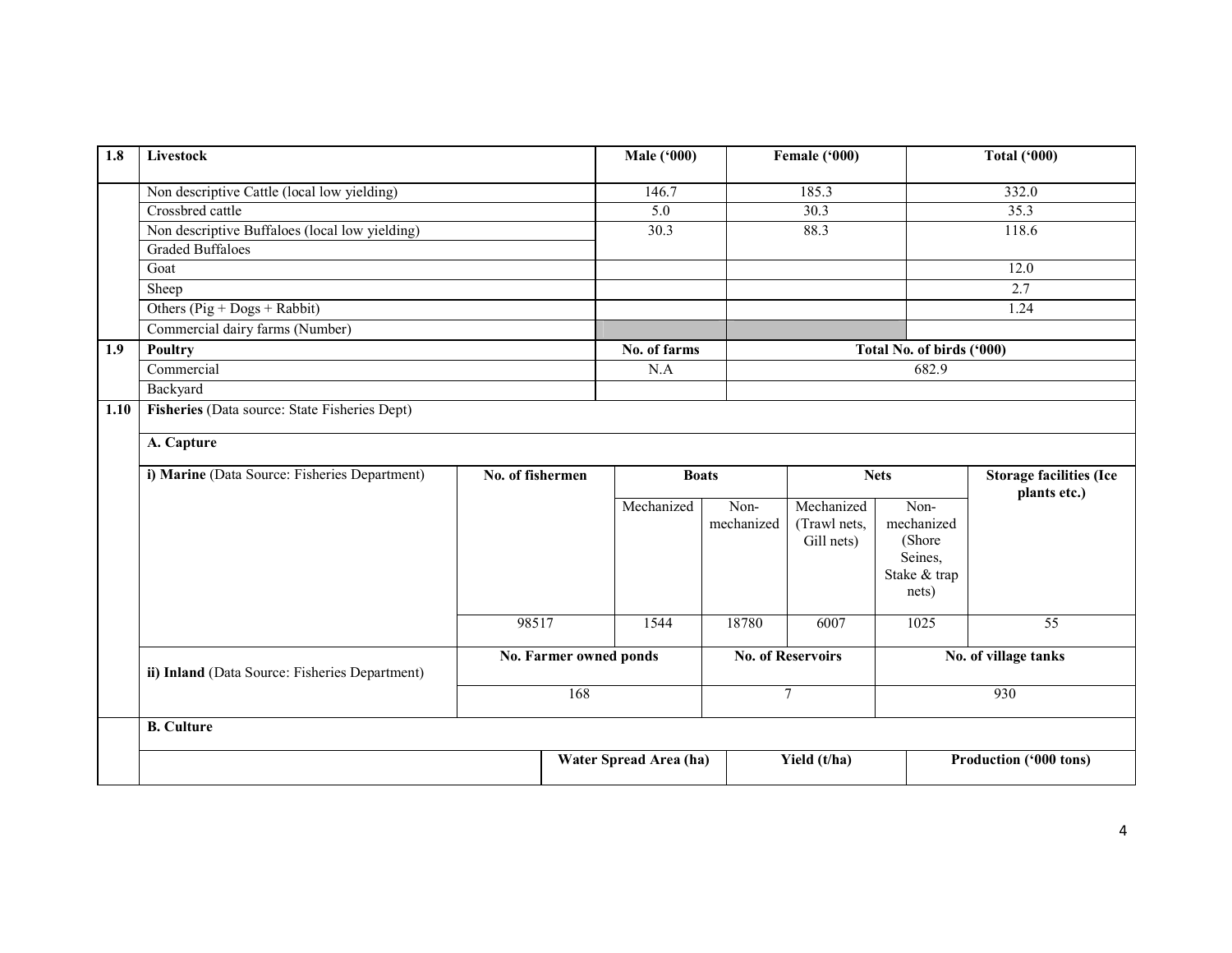| <b>Brackish water</b> (Data Source: MPEDA/Fisheries Department) | $\overline{20}$<br>. |              | $\overline{\phantom{a}}$<br>ے ، ایک ب |
|-----------------------------------------------------------------|----------------------|--------------|---------------------------------------|
| (ii) Fresh water (Data Source: Fisheries Department)            | INA                  | NΔ<br>. 42 J | IΝA                                   |

#### 1.11 Production and Productivity of major crops (Average of last 5 years: 2004, 05, 06, 07, 08)

| 1.11 | Name of   |                          | Kharif                                                                    |                          | Rabi                     |                              | <b>Summer</b>            | <b>Total</b>          |                         | Crop                                             |
|------|-----------|--------------------------|---------------------------------------------------------------------------|--------------------------|--------------------------|------------------------------|--------------------------|-----------------------|-------------------------|--------------------------------------------------|
|      | crop      | Production ('000 t)      | Productivity (kg/ha)                                                      | Production ('000 t)      | Productivity (kg/ha)     | Production<br>(000 t)        | Productivity<br>(kg/ha)  | Production<br>(000 t) | Productivity<br>(kg/ha) | residue<br><b>as</b><br>fodder<br>(000)<br>tons) |
|      |           |                          | Major Field crops (Crops to be identified based on total acreage)         |                          |                          |                              |                          |                       |                         |                                                  |
|      | Paddy     | 189                      | 2451                                                                      | 33.7                     | 2451                     | $\overline{a}$               |                          | 222.6                 | 2451                    |                                                  |
|      | Maize     | 12.4                     | 3213                                                                      | $\overline{\phantom{a}}$ | $\overline{\phantom{a}}$ | $\blacksquare$               | $\blacksquare$           | 12.4                  | 3213                    | $\blacksquare$                                   |
|      | Cotton    | 3.8                      | 1500                                                                      | $\overline{\phantom{a}}$ |                          | $\qquad \qquad \blacksquare$ |                          | 3.8                   | 1500                    |                                                  |
|      | Groundnut | 39                       | 120                                                                       | 23.3                     | 120                      | $\overline{\phantom{a}}$     | $\overline{\phantom{a}}$ | 62.2                  | 120                     | $\blacksquare$                                   |
|      | Sugarcane | 92.0                     | 75463                                                                     | $\overline{\phantom{a}}$ | $\overline{\phantom{a}}$ | $\overline{\phantom{a}}$     | $\overline{\phantom{a}}$ | 92.0                  | 75463                   | $\blacksquare$                                   |
|      | Pulses    | $\overline{\phantom{a}}$ | $\overline{\phantom{a}}$                                                  | $\blacksquare$           |                          | 10.4                         | $\overline{300}$         | 10.4                  | $\overline{300}$        | $\overline{a}$                                   |
|      |           |                          | Major Horticultural crops (Crops to be identified based on total acreage) |                          |                          |                              |                          |                       |                         |                                                  |
|      | Arecanut  | $\sim$                   | $\blacksquare$                                                            |                          | $\sim$                   | $\overline{\phantom{a}}$     | $\blacksquare$           | 41                    | 3000                    | $\blacksquare$                                   |
|      | Coconut   | $\blacksquare$           | $\overline{a}$                                                            | $\overline{a}$           | $\overline{\phantom{a}}$ |                              | $\blacksquare$           | 23366.4<br>nuts       | 3200 nuts<br>/ha        |                                                  |
|      | Onion     | $\mathbf{r}$             | $\blacksquare$                                                            | $\blacksquare$           | $\overline{\phantom{a}}$ | $\blacksquare$               | $\blacksquare$           | 45.0                  | 15000                   | $\mathbf{r}$                                     |
|      | Cashew    | $\sim$                   | $\blacksquare$                                                            | $\blacksquare$           | $\blacksquare$           | $\sim$                       | $\blacksquare$           | 1.7                   | 650                     | $\overline{a}$                                   |
|      | Ginger    | $\blacksquare$           | $\blacksquare$                                                            | $\blacksquare$           | $\blacksquare$           | $\sim$                       | $\blacksquare$           | 3.8                   | 15000                   | $\Delta$                                         |
|      | Mango     | $\sim$                   | $\hspace{0.05cm} -\hspace{0.05cm} -\hspace{0.05cm}$                       | $\blacksquare$           |                          |                              | $\blacksquare$           | 20                    | 15000                   |                                                  |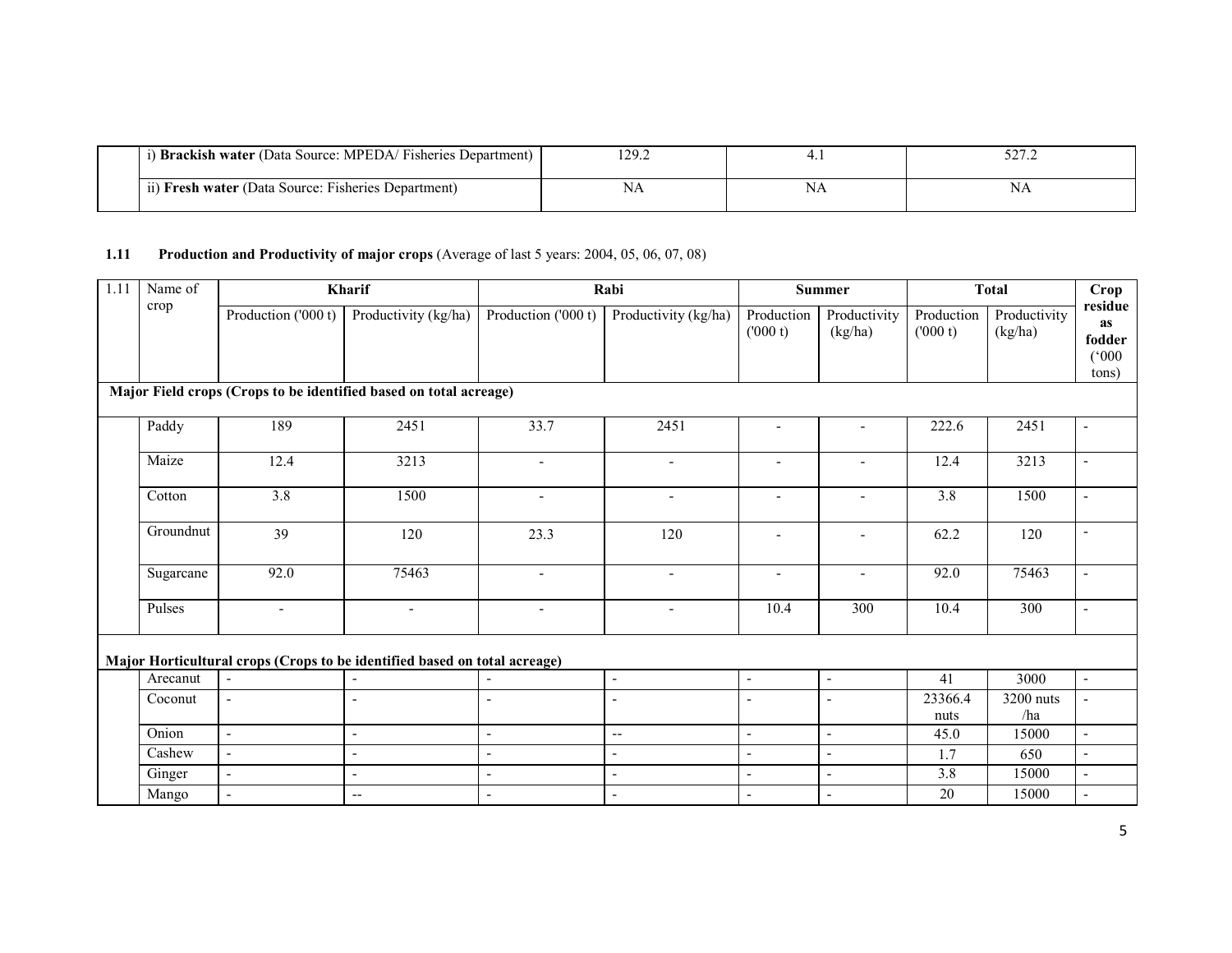| Banana    | - |  |  | $\Omega$<br>83.4 | 45000 |  |
|-----------|---|--|--|------------------|-------|--|
| Pineapple |   |  |  | 27.0             | 52000 |  |
| Turmeric  | - |  |  | J.U              | 16000 |  |
| Black     |   |  |  | $\mathbf{v}$ .   | 3300  |  |
| pepper    |   |  |  |                  |       |  |

| 1.12 | Sowing window for 5 major<br>field crops<br>(start and end of normal)<br>sowing period) | Paddy                         | Maize                              | <b>Pulses</b>                      | Groundnut                                   | Cotton        |
|------|-----------------------------------------------------------------------------------------|-------------------------------|------------------------------------|------------------------------------|---------------------------------------------|---------------|
|      | Kharif-Rainfed                                                                          | $1st$ week of May- $4th$ week | $1st$ week of May $-1st$           |                                    | $1st$ week of June -4 <sup>th</sup> week of | $1st$ week of |
|      |                                                                                         | of July                       | week of July                       |                                    | June                                        | May- $2^{nd}$ |
|      |                                                                                         |                               |                                    |                                    |                                             | week of June  |
|      | Kharif-Irrigated                                                                        |                               |                                    |                                    |                                             |               |
|      | Rabi-Rainfed                                                                            |                               |                                    | $4^{\text{th}}$ week of November – |                                             |               |
|      |                                                                                         |                               |                                    | $4th$ week of January              |                                             |               |
|      | Rabi-Irrigated                                                                          | November to January end       | 1 <sup>st</sup> week of September- |                                    | $1st$ week of November – $4th$              |               |
|      |                                                                                         |                               | 4 <sup>th</sup> week of October    |                                    | week of December                            |               |

| 1.13 | What is the major contingency the district is prone to? (Tick mark and mention years if known during the<br>last 10 year period) | Regular  | Occasional | None |
|------|----------------------------------------------------------------------------------------------------------------------------------|----------|------------|------|
|      | Drought                                                                                                                          | $\Delta$ |            |      |
|      | Floods                                                                                                                           |          |            |      |
|      | Cyclone                                                                                                                          |          |            |      |
|      | Hail storm                                                                                                                       |          |            |      |
|      | Heat wave                                                                                                                        |          |            |      |
|      | Cold wave                                                                                                                        |          |            |      |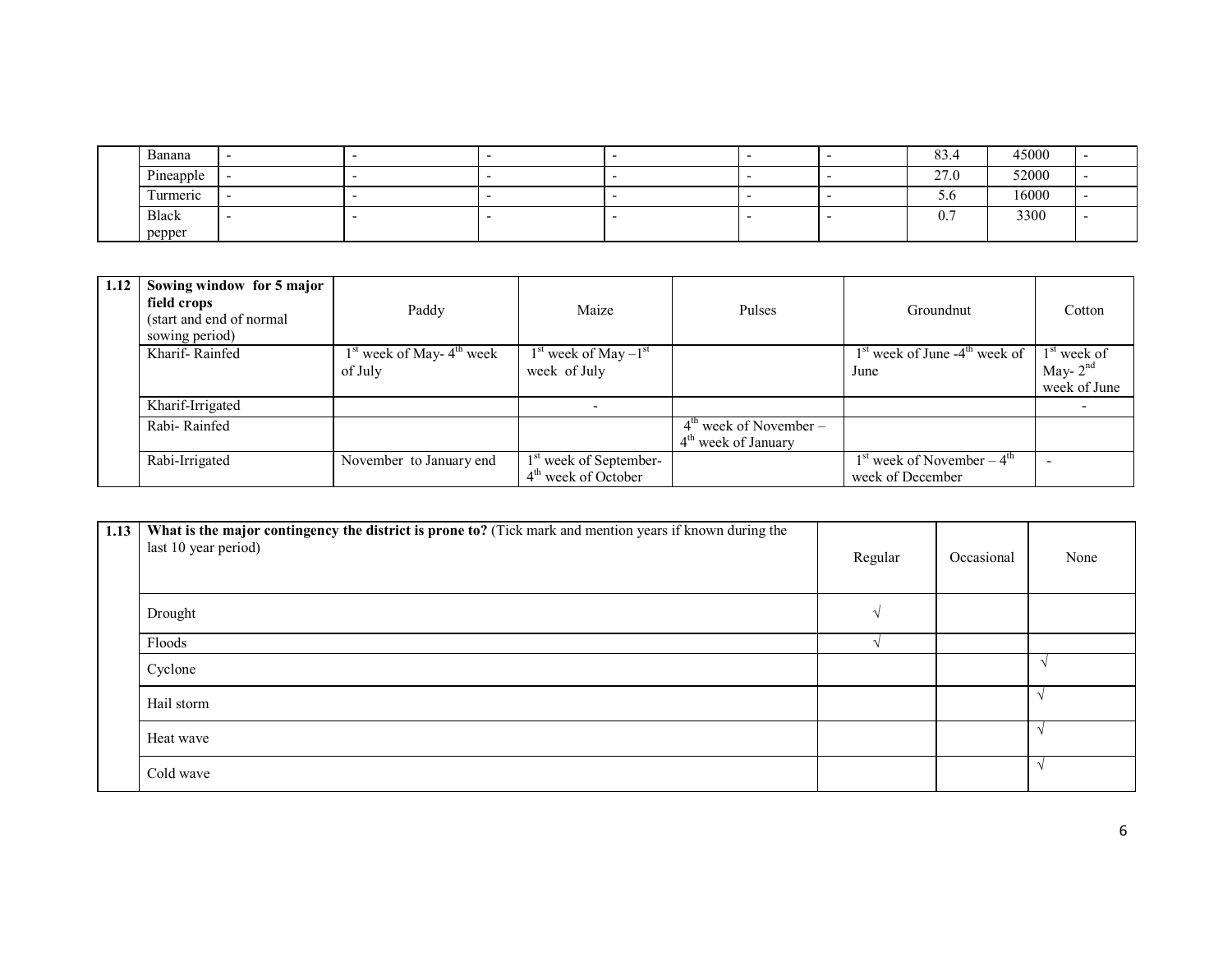| Frost                                                                                                                                                                             |  |  |
|-----------------------------------------------------------------------------------------------------------------------------------------------------------------------------------|--|--|
| Pests and diseases (specify)<br>Paddy: WBPH and Blast, Army worm in Varada and Sharavathi belt, Bacterial Blight in paddy, Leaf Folder<br>Groundnut: Pod rot<br>Cotton: Boll worm |  |  |
| Sea water intrusion (About 1000 acres in Kumta, Ankola and Honnavar taluks)                                                                                                       |  |  |

| 1.14 | Include Digital maps of the district for | Location map of district within State as Annexure I   Enclosed: Yes |               |
|------|------------------------------------------|---------------------------------------------------------------------|---------------|
|      |                                          | Mean annual rainfall as Annexure 2                                  | Enclosed: No  |
|      |                                          | Soil map Annexure as 3                                              | Enclosed: Yes |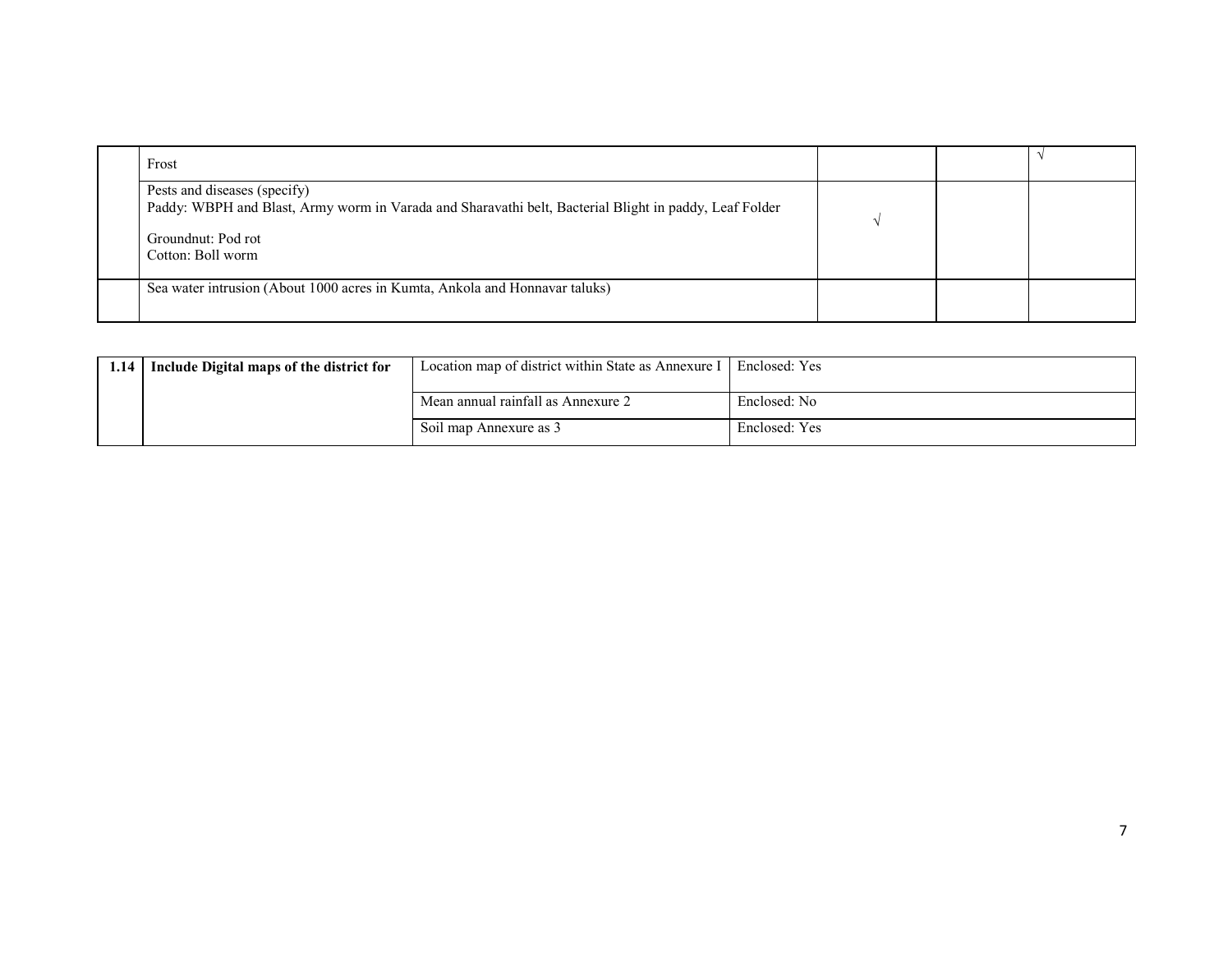#### $-9$  riagaav UTTARA KANNADA N Arrest **ROD Dharwar**  $L$  with *<u>Allahyan</u>*  $\mathbf{L}_{\mathrm{in}}$ **SOA**  $_{\rm{D}}$ Susta **\*Services** . Balanetting Karagata  $\frac{1}{2\pi}$ Duste Antoningen  $2 + 6$ **Kindik** Hangund Aren's **Yetique<sub>n</sub> Mundaivi M**  $\bullet$  Name **Mount:** phones. **Katarie** KARWAR ŝ Bevelan<br>Paranca Police **WAY** DE F **MAGES Charles**  $\tau_A \tau$ Armolan<sup>4</sup> Gripped  $\bullet$  Avity **Wallen** Siral.W **OWNER** Devisions. American Tyrest \*  $\alpha$  Massa **Sinickay** ARABMIN  $\mathfrak{g}$ <u>neight</u>  $t$  resists: General es. **Alfano**  $\begin{tabular}{r|c|c} \hline & E.S.I.A.P.\\ \hline & Bob Inorder\\ & Output\\ & Output\\ & Output\\ & Theorem\\ & Theorem\\ & A. Inorder\\ & B. Inorder\\ & C. Inorder\\ & D. Inorder\\ & D. Inorder\\ & D. Inorder\\ & D. Inorder\\ & D. Inorder\\ \hline \end{tabular}$  $A = 1$ **Mayon** Shienmuppa **Bruthlor** .<br>Copyright C.2007 Company February Lincolnet

#### Annexure 1: Location map of Uttara kannada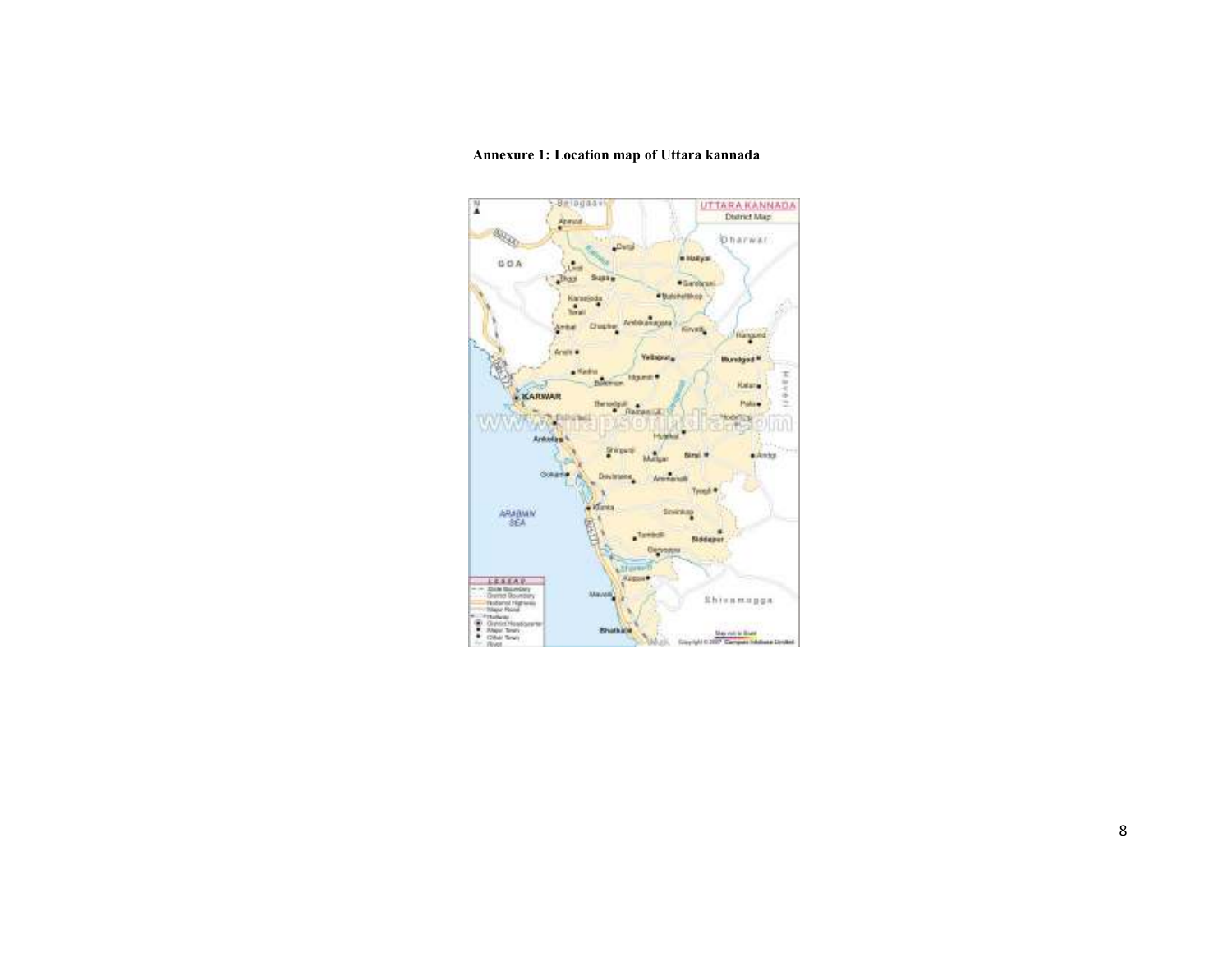Annexure 2: Rainfall pattern of Agricultural Research Station (Paddy), Sirsi (1955-2010)

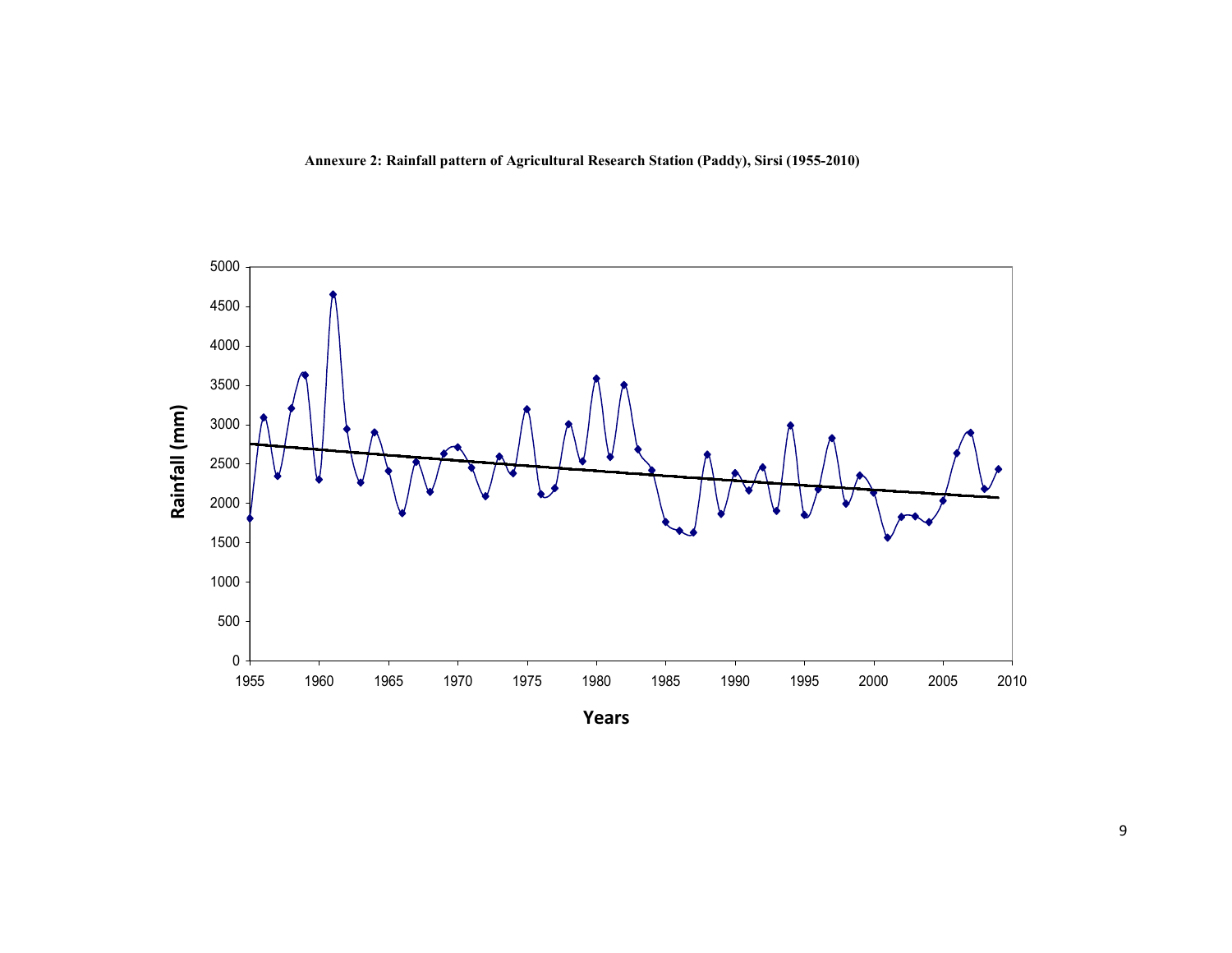#### Annexure3: Soil Map of Uttara Kannada



Source: NBSS & LUP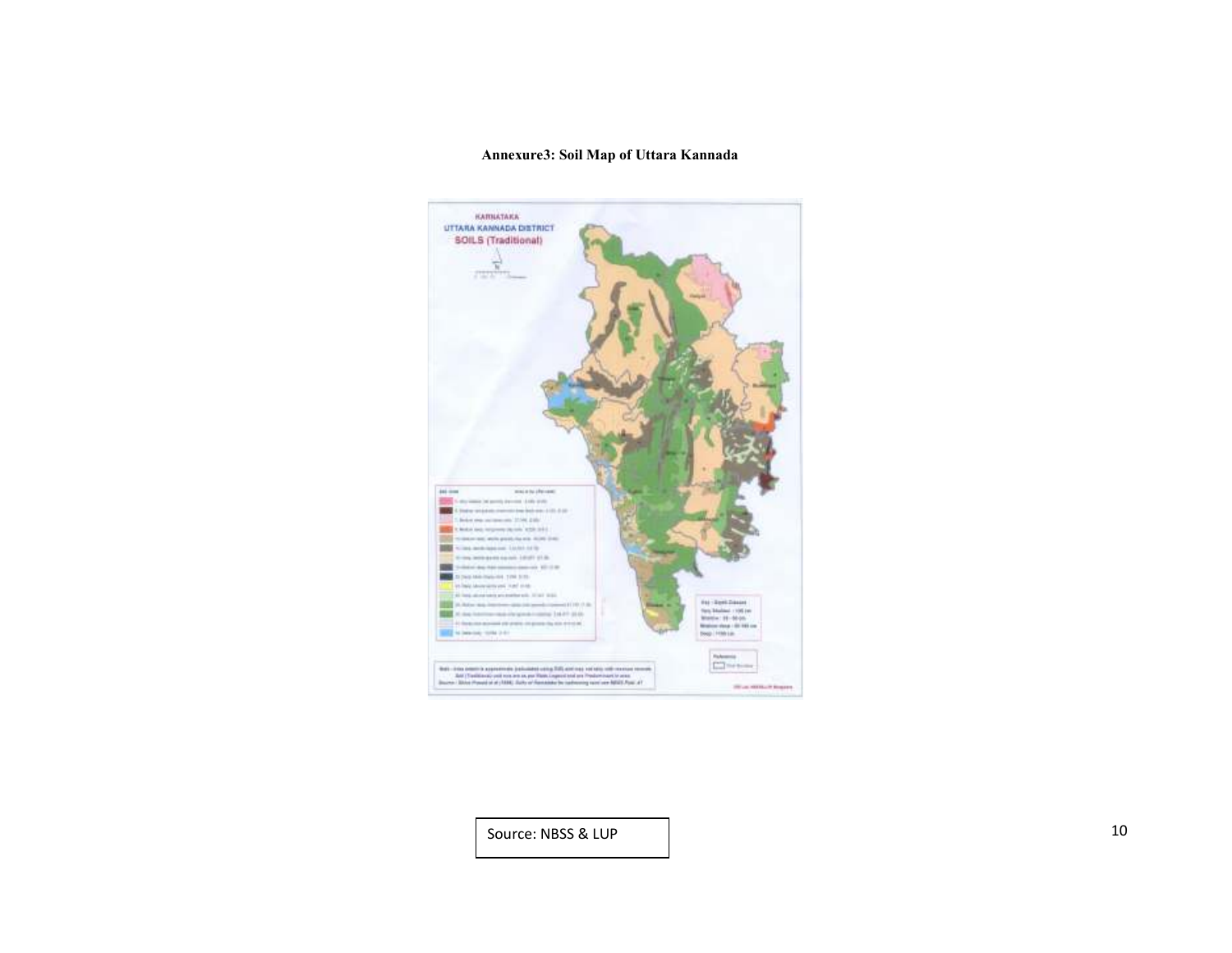2.0 Strategies for weather related contingencies

2.1 Drought

2.1.1 Rainfed situation.

| <b>Condition</b>                                  |                                                                                                                                    |                                       | <b>Suggested Contingency measures</b>                                                                                                                              |                                                                                                                                                                                                                                                                                     |                                                                                    |
|---------------------------------------------------|------------------------------------------------------------------------------------------------------------------------------------|---------------------------------------|--------------------------------------------------------------------------------------------------------------------------------------------------------------------|-------------------------------------------------------------------------------------------------------------------------------------------------------------------------------------------------------------------------------------------------------------------------------------|------------------------------------------------------------------------------------|
| <b>Early season</b><br>drought<br>(delayed onset) | <b>Major Farming</b><br>situation                                                                                                  | <b>Normal Crop/cropping</b><br>system | Change in<br>crop/cropping system                                                                                                                                  | <b>Agronomic measures</b>                                                                                                                                                                                                                                                           | <b>Remarks</b> on<br>Implementation                                                |
| Delay by 2 weeks<br>(June<br>$3rd$ week)          | Red Sandy loam<br>soils<br>High Rainfall -<br>Rainfed transplanted<br>situation<br>(Sirsi, Siddpur,<br>Joida, Yellapur<br>taluks)  | Paddy - Pulses                        | No Change<br>If paddy is not sown<br>during May, plan for<br>medium duration varieties<br>of paddy (MTU-1001,<br>Jaya, IR-64, Rasi) for<br>transplanted situation. | Go in for staggered nursery, if<br>drought occurs during June. If dry<br>period (or period not suitable for<br>transplanting) continues,<br>use<br>medium duration rice cultivars.<br>Repeat the puddling operation to<br>manage weeds or go in for<br>herbicides.                  |                                                                                    |
|                                                   | Sandy soils<br>Medium rainfall $-$<br>rainfed drill sown<br>situation<br>(Parts of Mundgod,<br>Sisri, Siddapur,<br>Haliyal taluks) | Paddy-Pulses                          | No change                                                                                                                                                          | Dry spells during $1st$ and $2nd$ weeks<br>of June allows to go<br>for<br>intercultivation<br>Go in for dry sowing of treated rice<br>seeds using drill or if semi wet<br>condition prevails (and sowing<br>with drill is not possible), go in for<br>plough sole method of sowing. | Seed Source Karnataka<br>State Seeds Corporation<br>/National Seeds<br>Corporation |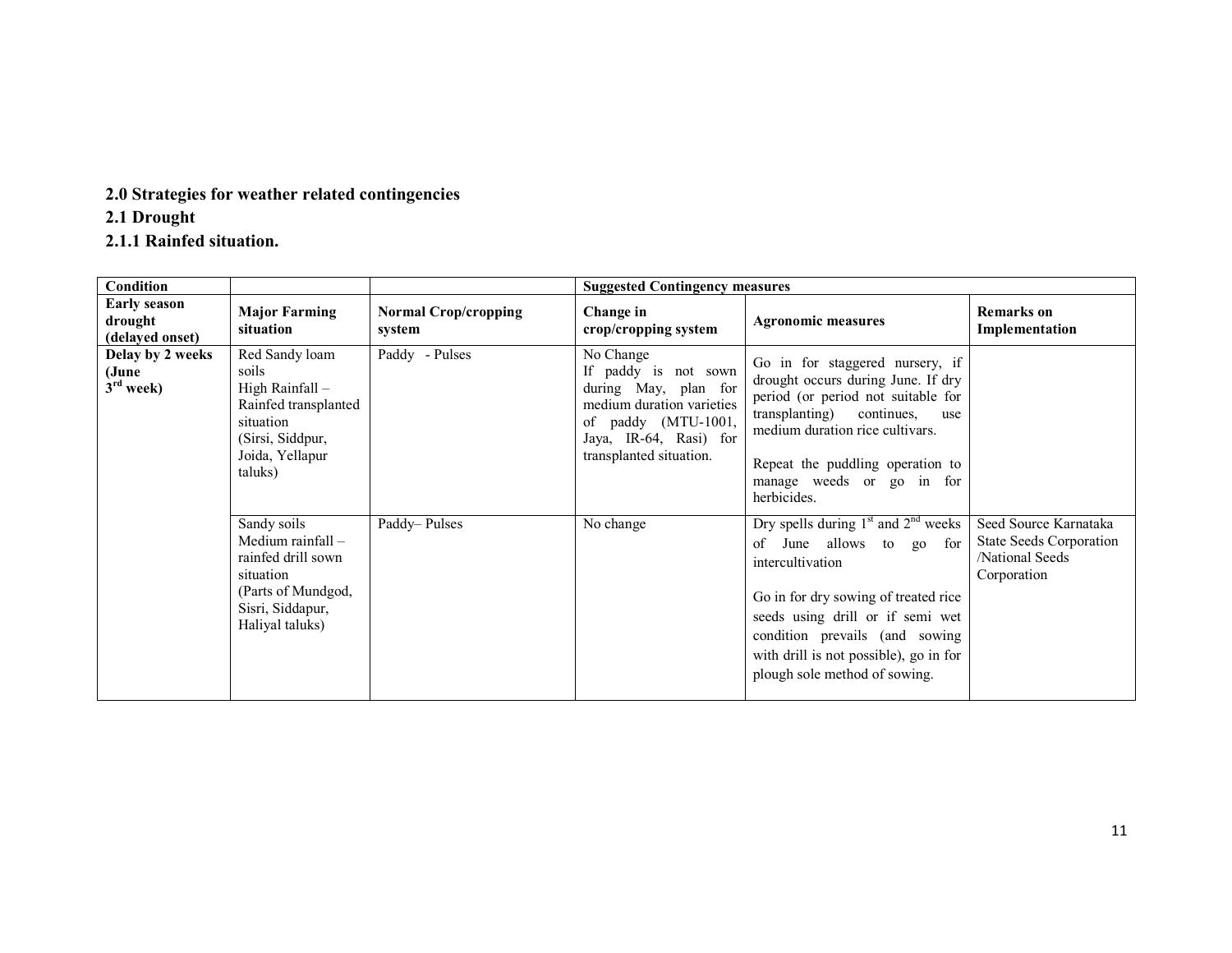|                                                     | Maize              | Maize sowing can be<br>continued up to end of<br>June if rain is received<br>during $3^{\text{rd}}$ / 4 <sup>th</sup> week of<br>June<br>If heavy rains received,<br>go in for sowing of up<br>land rice cultivars | Maize sowing can be continued up<br>to end of June if rain is received<br>during 3rd / 4th week of June<br>Dry spells during 1st and 2nd<br>weeks of June allows to go for<br>intercultivation |  |
|-----------------------------------------------------|--------------------|--------------------------------------------------------------------------------------------------------------------------------------------------------------------------------------------------------------------|------------------------------------------------------------------------------------------------------------------------------------------------------------------------------------------------|--|
| Red clay loam, red<br>lateritic soils               | Paddy - Paddy      | No change                                                                                                                                                                                                          |                                                                                                                                                                                                |  |
| Coastal belt<br>(Karwar, Ankola,<br>Kumta, Honnavar | Paddy - Pulses     | No change                                                                                                                                                                                                          |                                                                                                                                                                                                |  |
| and Bhatkal talukas)                                | Paddy - Groundnut  | No change                                                                                                                                                                                                          |                                                                                                                                                                                                |  |
|                                                     | Paddy - Vegetables | No change                                                                                                                                                                                                          |                                                                                                                                                                                                |  |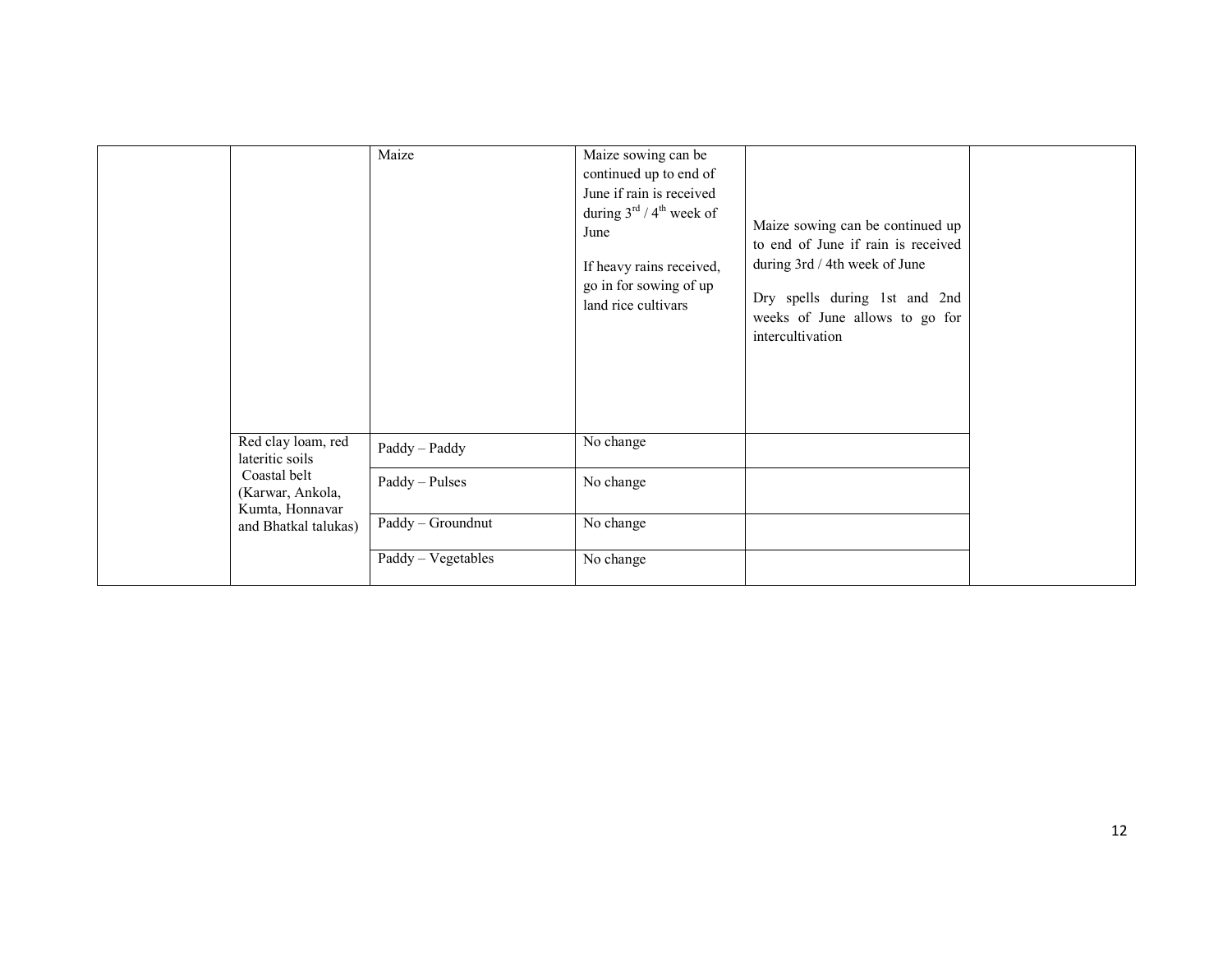| Condition                                         |                                                                                                        |                                          | <b>Suggested Contingency measures</b>                                                                                               |                                                                                                                                                                                                                              |                                     |
|---------------------------------------------------|--------------------------------------------------------------------------------------------------------|------------------------------------------|-------------------------------------------------------------------------------------------------------------------------------------|------------------------------------------------------------------------------------------------------------------------------------------------------------------------------------------------------------------------------|-------------------------------------|
| <b>Early season</b><br>drought (delayed<br>onset) | <b>Major Farming</b><br>situation                                                                      | <b>Normal</b><br>Crop/cropping<br>system | Change in crop/cropping system                                                                                                      | <b>Agronomic measures</b>                                                                                                                                                                                                    | <b>Remarks</b> on<br>Implementation |
| Delay by 4 weeks<br>(July $1st$ week)             | High Rainfall -<br>Rainfed transplanted<br>situation<br>(Sirsi, Siddpur,<br>Joida, Yellapur<br>taluks) | Paddy - Pulse                            | No change                                                                                                                           | Plan for medium duration varieties<br>of paddy like MTU 1010 and MGD<br>101 if early sown nursery fails.<br>If early sown nursery is protected by<br>protective irrigation, plan for early<br>land preparation and planting. |                                     |
|                                                   | Medium rainfall-<br>rainfed drill sown<br>situation<br>(Parts of Mundgod,<br>Sisri, Siddapur,          | Paddy - Pulses                           | No change<br>But plan for medium duration<br>varieties of paddy (MTU-1001,<br>Jaya, IR-64, and Rasi) for<br>transplanted situation. | repeated inter cultivations in drill<br>sown paddy<br>Go in for planking when it rains to<br>manage weeds                                                                                                                    | Seed Source<br>KSSC/NSC             |
|                                                   | Hliyal taluks)                                                                                         | Maize                                    | No Change                                                                                                                           | Go in for repeated inter cultivations<br>and earthing up.                                                                                                                                                                    |                                     |
|                                                   |                                                                                                        | Cotton                                   | No Change                                                                                                                           | Go in for repeated inter cultivations<br>and earthing up.                                                                                                                                                                    |                                     |
|                                                   | Coastal belt<br>(Karwar, Ankola,<br>Kumta, Honnavar<br>and Bhatkal talukas)                            | Paddy - Paddy                            | $-do-$                                                                                                                              | Impound water and apply fertilizers<br>$(1st$ top dressing) No change<br>suggested.                                                                                                                                          |                                     |
|                                                   |                                                                                                        | Paddy - Pulses                           | $-do-$                                                                                                                              | $-do-$                                                                                                                                                                                                                       |                                     |
|                                                   |                                                                                                        | Paddy - Groundnut                        | $-do-$                                                                                                                              | $-do-$                                                                                                                                                                                                                       |                                     |
|                                                   |                                                                                                        | Paddy - Vegetables                       | $-do-$                                                                                                                              | No change suggested                                                                                                                                                                                                          |                                     |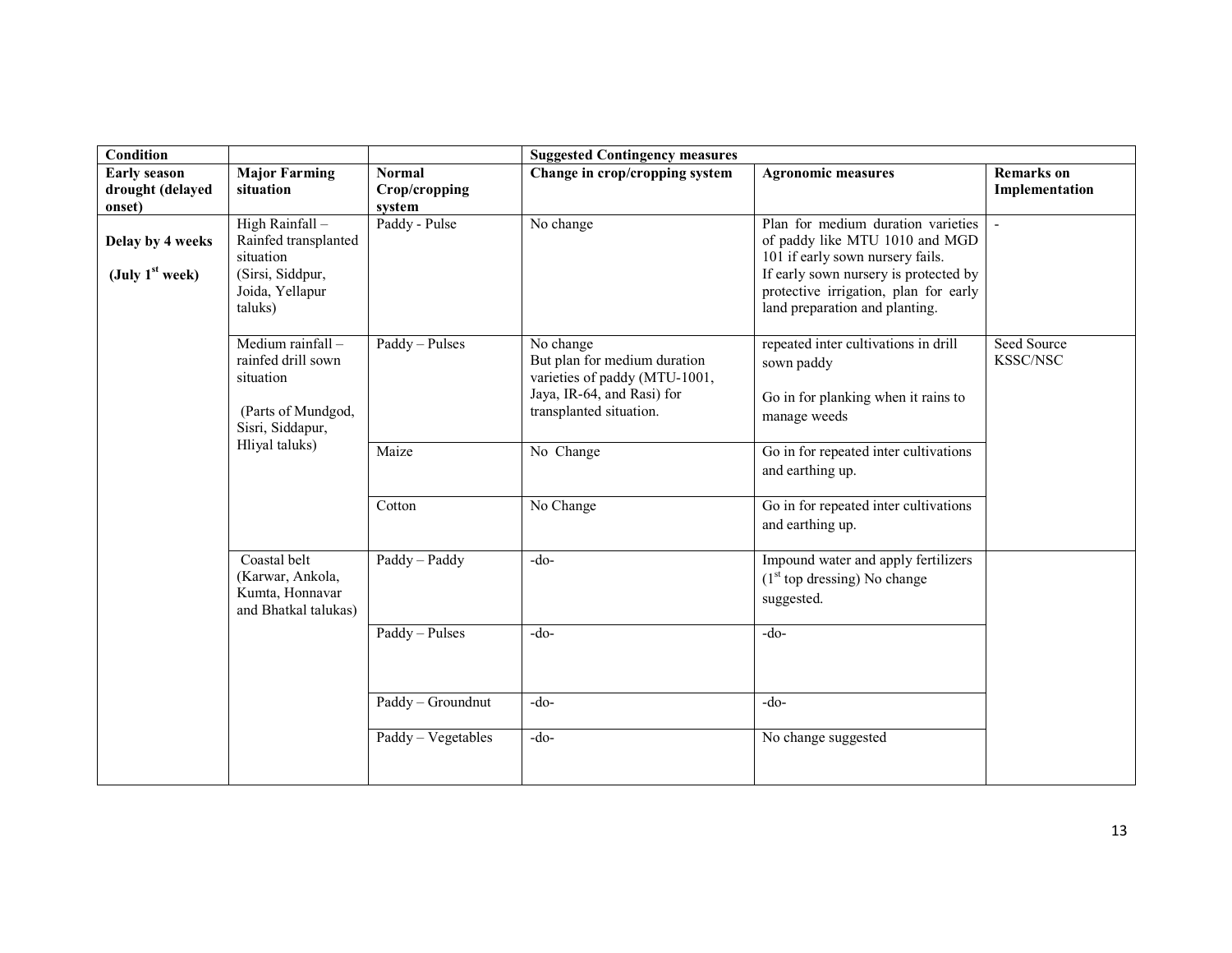| Condition                                       |                                                                                                                  |                             |                                 | <b>Suggested Contingency measures</b>                                                                                                                                                                                                                                                                                                                                                                                                                                                |                      |
|-------------------------------------------------|------------------------------------------------------------------------------------------------------------------|-----------------------------|---------------------------------|--------------------------------------------------------------------------------------------------------------------------------------------------------------------------------------------------------------------------------------------------------------------------------------------------------------------------------------------------------------------------------------------------------------------------------------------------------------------------------------|----------------------|
| <b>Early season</b>                             | <b>Major Farming</b>                                                                                             | <b>Normal Crop/cropping</b> | Change in                       | <b>Agronomic measures</b>                                                                                                                                                                                                                                                                                                                                                                                                                                                            | <b>Remarks</b> on    |
| drought (delayed<br>onset)                      | situation                                                                                                        | system                      | crop/cropping<br>system         |                                                                                                                                                                                                                                                                                                                                                                                                                                                                                      | Implementation       |
| Delay by 6 weeks<br>(July $3^{\text{rd}}$ week) | High Rainfall -<br>Rainfed transplanted<br>situation<br>(Sirsi, Siddpur,<br>Joida, Yellapur<br>taluks)           | Paddy - Pulses              | No change                       | Plan for medium duration varieties of paddy<br>like MTU 1010 and MGD 101 if early sown<br>nursery fails.<br>If early sown nursery is protected by<br>protective irrigation, plan for early land<br>preparation and planting.<br>Go in for staggered nursery, if drought<br>occurs during June. If dry period (or period<br>not suitable for transplanting) continues,<br>use medium duration rice cv.s.<br>Repeat the puddling operation to manage<br>weeds or go in for herbicides. | Seed Source KSSC/NSC |
|                                                 | Medium rainfall -<br>rainfed drill sown<br>situation<br>(Parts of Mundgod,<br>Sisri, Siddapur,<br>Hliyal taluks) | Paddy - Pulses              | No change                       | Repeated inter cultivations in drill sown<br>paddy<br>Go in for dry sowing of treated rice seeds<br>using drill or if semi wet condition<br>prevails(and sowing with drill is not<br>possible), go in for plough sole method of<br>sowing.                                                                                                                                                                                                                                           |                      |
|                                                 |                                                                                                                  | Maize                       | $-do-$                          | Maize sowing can be continued upto end of<br>June if rain is received during 3rd / 4th<br>week of June                                                                                                                                                                                                                                                                                                                                                                               |                      |
|                                                 |                                                                                                                  | Cotton                      | $-do-$                          | Go in for repeated inter cultivations and<br>earthing up                                                                                                                                                                                                                                                                                                                                                                                                                             |                      |
|                                                 | Coastal belt<br>(Karwar, Ankola,<br>Kumta, Honnavar                                                              | Paddy - Paddy               | No change in<br>cropping system | Impound water and apply fertilizers $(1st$ top<br>dressing)                                                                                                                                                                                                                                                                                                                                                                                                                          | Seed Source KSSC/NSC |
|                                                 | and Bhatkal talukas)                                                                                             | Paddy - Pulses              | $-do-$                          | No change                                                                                                                                                                                                                                                                                                                                                                                                                                                                            |                      |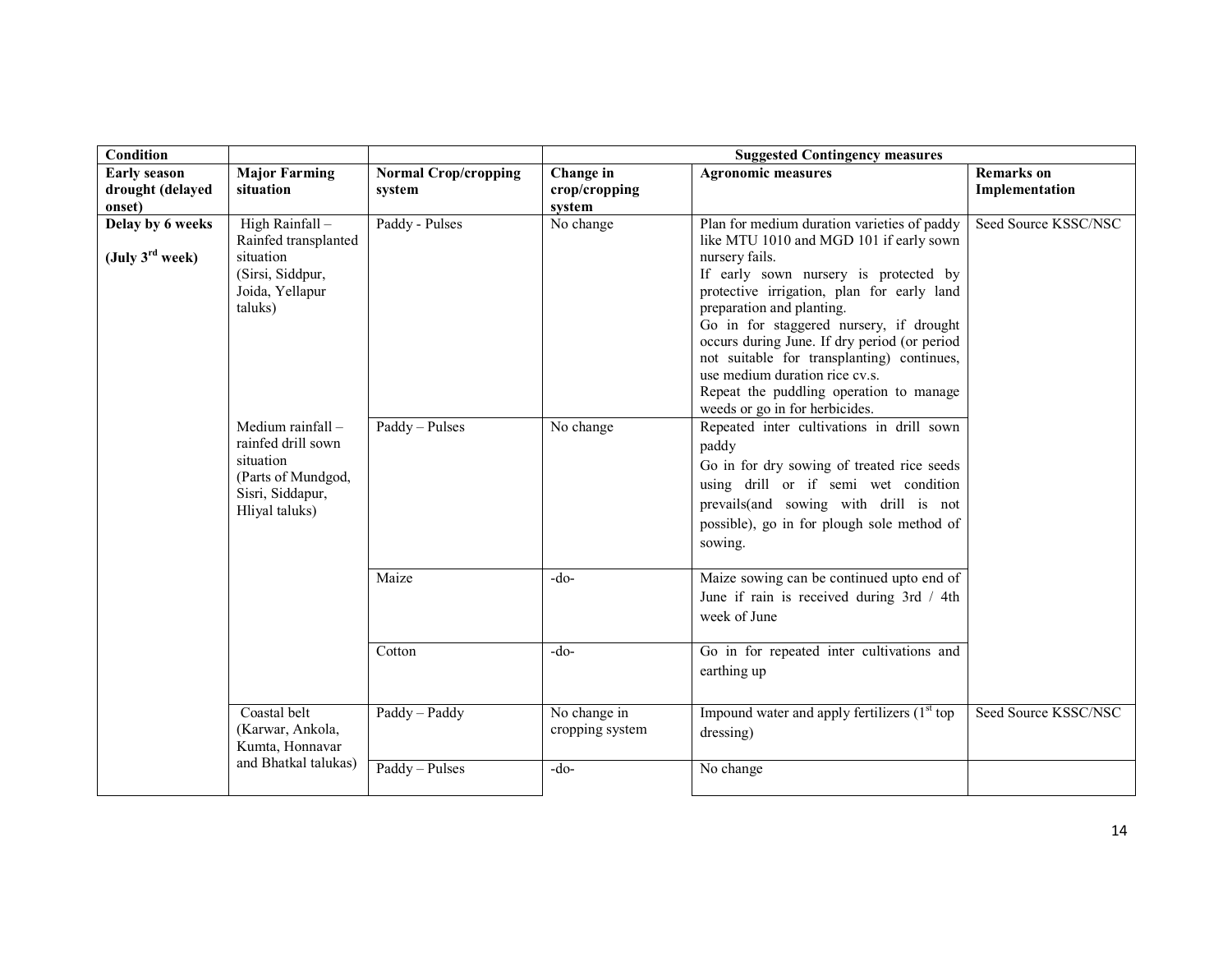| Paddy - Groundnut  | -do- | -do- |  |
|--------------------|------|------|--|
| Paddy - Vegetables | -do- | -do- |  |
|                    |      |      |  |

| Condition                                         |                                   |                                       |                                | <b>Suggested Contingency measures</b> |                                     |  |  |
|---------------------------------------------------|-----------------------------------|---------------------------------------|--------------------------------|---------------------------------------|-------------------------------------|--|--|
| <b>Early season</b><br>drought (delayed<br>onset) | <b>Major Farming</b><br>situation | <b>Normal Crop/cropping</b><br>system | Change in crop/cropping system | <b>Agronomic measures</b>             | <b>Remarks</b> on<br>Implementation |  |  |
| Delay by 8 weeks<br>(August $1st$ week)           | $-NA-$                            | $-NA-$                                | $-NA-$                         | $-NA-$                                | $-NA-$                              |  |  |

| <b>Condition</b>                                                                                                                |                                                                                                                  |                                       |                                   | <b>Suggested Contingency measures</b>                                                                              |                                     |
|---------------------------------------------------------------------------------------------------------------------------------|------------------------------------------------------------------------------------------------------------------|---------------------------------------|-----------------------------------|--------------------------------------------------------------------------------------------------------------------|-------------------------------------|
| Early season<br>drought (Normal                                                                                                 | <b>Major Farming</b><br>situation                                                                                | <b>Normal Crop/cropping</b><br>system | Change in crop/cropping<br>system | <b>Agronomic measures</b>                                                                                          | <b>Remarks</b> on<br>Implementation |
| onset)                                                                                                                          |                                                                                                                  |                                       |                                   |                                                                                                                    |                                     |
| <b>Normal onset</b><br>followed by 15-20<br>days dry spell<br>after sowing<br>leading to poor<br>germination/crop<br>stand etc. | High Rainfall -<br>Rainfed transplanted<br>situation<br>(Sirsi, Siddpur,<br>Joida, Yellapur<br>taluks)           | Paddy - Pulses                        | No change                         |                                                                                                                    |                                     |
|                                                                                                                                 | Medium rainfall -<br>rainfed drill sown<br>situation<br>(Parts of Mundgod,<br>Sisri, Siddapur,<br>Hliyal taluks) | Paddy - Pulses<br>Maize               | $-do-$<br>$-do-$                  | Dry spells during $1st$ and $2nd$<br>week of June helps in taking<br>intercultivation in drill sown<br>rice<br>-do |                                     |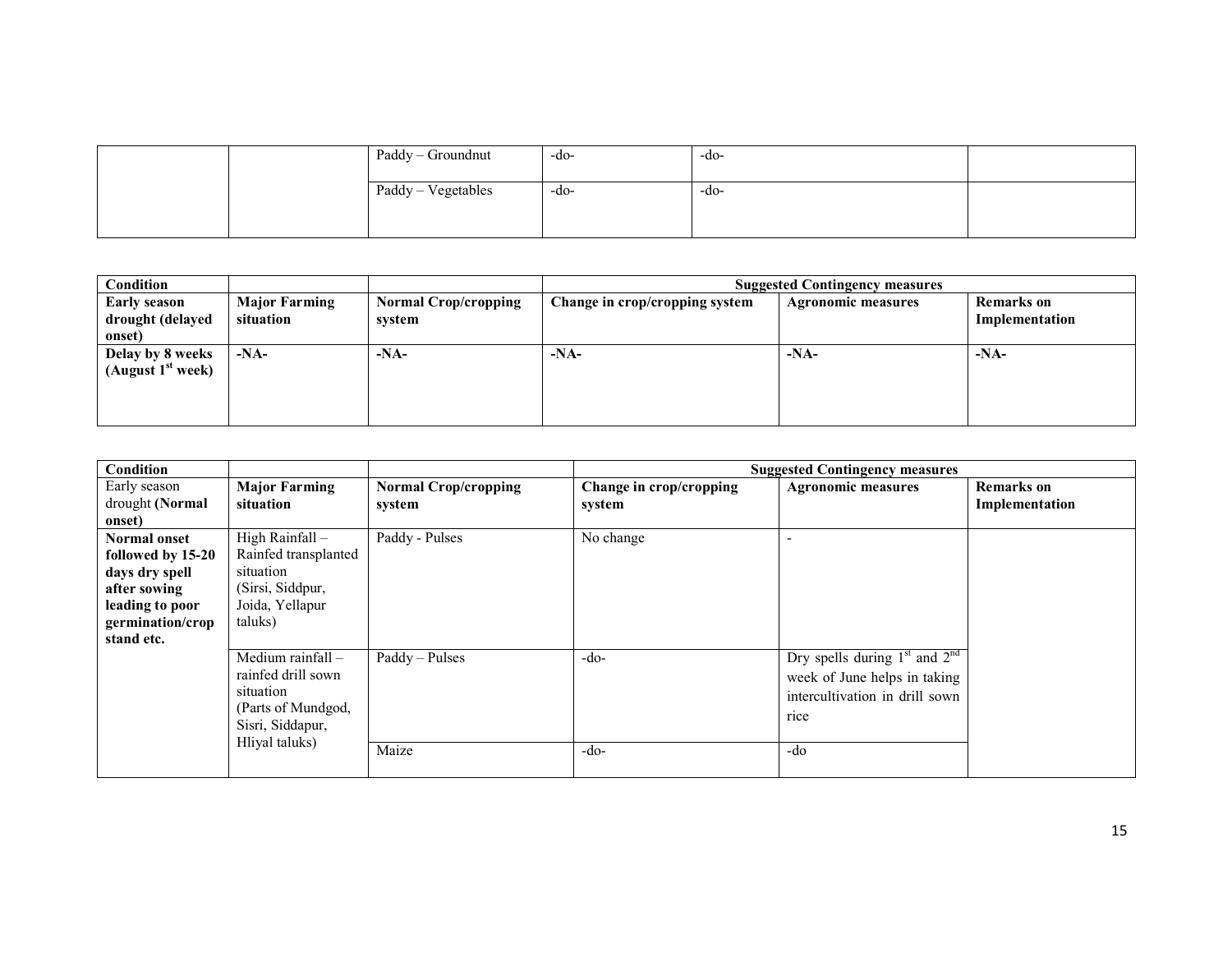|                                     | Cotton             | $-do-$ | $-do-$ |  |
|-------------------------------------|--------------------|--------|--------|--|
|                                     |                    |        |        |  |
|                                     |                    |        |        |  |
| Coastal belt                        | Paddy - Paddy      | $-do-$ |        |  |
| (Karwar, Ankola,<br>Kumta, Honnavar |                    |        |        |  |
| and Bhatkal talukas)                | Paddy - Pulses     | $-do-$ |        |  |
|                                     | Paddy - Groundnut  | $-do-$ |        |  |
|                                     | Paddy - Vegetables | -do    |        |  |
|                                     |                    |        |        |  |

| <b>Condition</b>           |                      |                             |                                            | <b>Suggested Contingency measures</b> |                |
|----------------------------|----------------------|-----------------------------|--------------------------------------------|---------------------------------------|----------------|
| Mid season                 | <b>Major Farming</b> | <b>Normal Crop/cropping</b> | Crop management                            | Soil nutrient & moisture              | Remarks on     |
| drought (long dry          | situation            | system                      |                                            | conservation measues                  | Implementation |
| spell, consecutive         |                      |                             |                                            |                                       |                |
| 2 weeks rainless           |                      |                             |                                            |                                       |                |
| $(2.5 \text{ mm})$ period) |                      |                             |                                            |                                       |                |
| At vegetative              | High Rainfall -      | Paddy - Pulses              | Spray the crop with $2\%$ KNO <sub>3</sub> | Plugging holes made by crab           |                |
| stage                      | Rainfed transplanted |                             | solution and<br>postpone top               | to keep the water which is            |                |
|                            | situation            |                             | dressing with N                            | already there in the field for        |                |
|                            | (Sirsi, Siddpur,     |                             |                                            | longer period.                        |                |
|                            | Joida, Yellapur      |                             |                                            |                                       |                |
|                            | taluks)              |                             |                                            |                                       |                |
|                            |                      |                             |                                            |                                       |                |
|                            | Medium rainfall -    | Paddy - Pulses              | Spray the crop with $2\%$ KNO <sub>3</sub> | Weeding, intercultivation             |                |
|                            | rainfed drill sown   |                             | solution and postpone top                  |                                       |                |
|                            | situation            |                             | dressing with N                            |                                       |                |
|                            |                      | Maize                       | Life saving irrigation for maize           | $-do-$                                |                |
|                            | (Parts of Mundgod,   |                             |                                            |                                       |                |
|                            | Sisri, Siddapur,     |                             |                                            | in for repeated inter<br>Go           |                |
|                            | Hliyal taluks)       |                             |                                            | cultivations and earthing up.         |                |
|                            |                      |                             |                                            |                                       |                |
|                            |                      | Cotton                      | Life saving irrigation for cotton          | -do-                                  |                |
|                            |                      |                             |                                            |                                       |                |
|                            |                      |                             |                                            |                                       |                |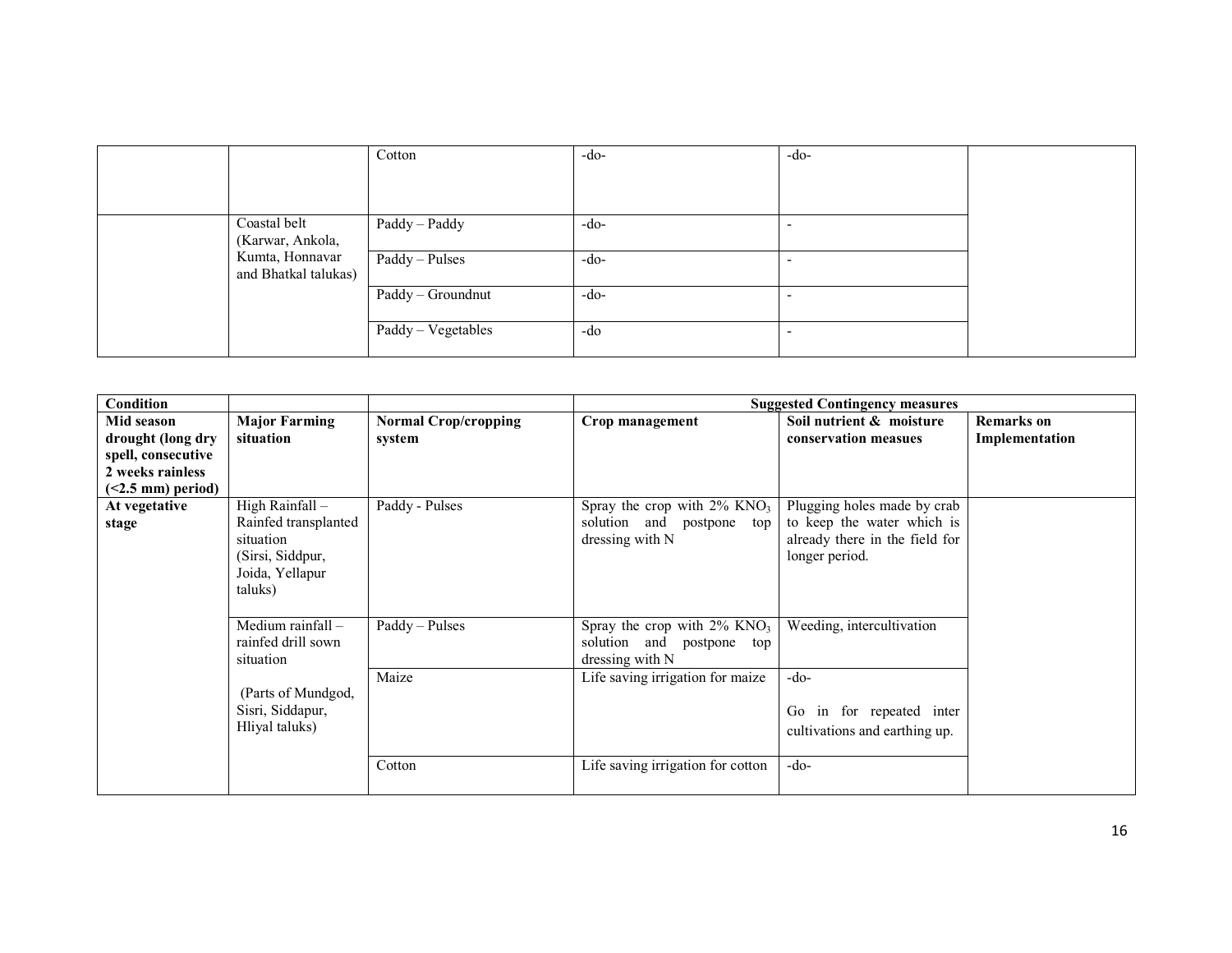|                                                                             |                      |                                                                                            | Go in for repeated inter<br>cultivations and earthing up.                                                    |  |
|-----------------------------------------------------------------------------|----------------------|--------------------------------------------------------------------------------------------|--------------------------------------------------------------------------------------------------------------|--|
| Coastal belt<br>(Karwar, Ankola,<br>Kumta, Honnavar<br>and Bhatkal talukas) | Paddy - Paddy        | Spray the crop with $2\%$ KNO <sub>3</sub><br>solution and postpone top<br>dressing with N | Plugging holes made by crab<br>to keep the water which is<br>already there in the filed for<br>longer period |  |
|                                                                             | Paddy - Pulses       | $-do-$                                                                                     | $-do-$<br>No Change                                                                                          |  |
|                                                                             | Paddy - Groundnut    | $-do-$                                                                                     | $-do-$<br>No Change                                                                                          |  |
|                                                                             | $Paddy - Vegetables$ | $-do-$                                                                                     | $-do-$<br>No Change                                                                                          |  |

| <b>Condition</b>  |                      |                             |                                | <b>Suggested Contingency measures</b> |                   |
|-------------------|----------------------|-----------------------------|--------------------------------|---------------------------------------|-------------------|
| Mid season        | <b>Major Farming</b> | <b>Normal Crop/cropping</b> | Crop management                | Soil nutrient & moisture              | <b>Remarks</b> on |
| drought (long dry | situation            | system                      |                                | conservation measures                 | Implementation    |
| spell)            |                      |                             |                                |                                       |                   |
| At flowering/     | High Rainfall -      | Paddy - Pulses              | Spray the paddy crop with 2%   | Plugging holes made by crab           |                   |
| fruiting stage    | Rainfed transplanted |                             | $KNO3$ solution.               | to keep the water which is            |                   |
|                   | situation            |                             |                                | already there in the field for        |                   |
|                   | (Sirsi, Siddpur,     |                             | Protective irrigation for rice | longer period.                        |                   |
|                   | Joida, Yellapur      |                             |                                |                                       |                   |
|                   | taluks)              |                             |                                |                                       |                   |
|                   |                      |                             |                                |                                       |                   |
|                   | Medium rainfall $-$  | Paddy – Pulses              | Spray the paddy crop with 2%   | $-do-$                                |                   |
|                   | rainfed drill sown   |                             | $KNO3$ solution.               |                                       |                   |
|                   | situation            |                             |                                |                                       |                   |
|                   |                      |                             | Protective irrigation for rice |                                       |                   |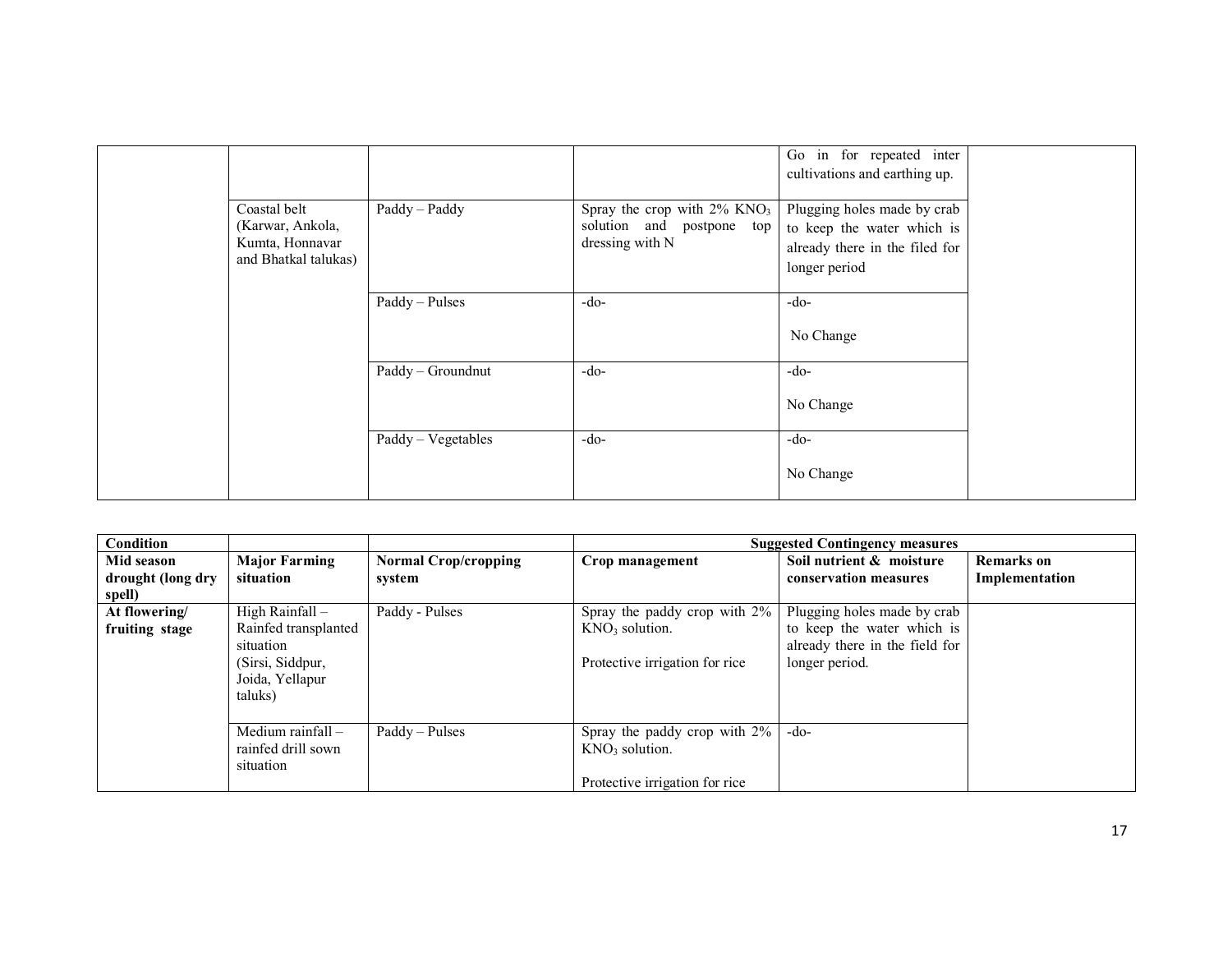| (Parts of Mundgod,<br>Sisri, Siddapur, | Maize              | Protective irrigation          | Weeding, intercultivation   |
|----------------------------------------|--------------------|--------------------------------|-----------------------------|
| Hliyal taluks)                         | Cotton             | Protective irrigation          | $-do-$                      |
| Coastal belt                           | Paddy - Paddy      | Spray the paddy crop with 2%   | Plug crab holes to keep the |
| (Karwar, Ankola,<br>Kumta, Honnavar    |                    | $KNO3$ solution.               | water for longer period     |
| and Bhatkal talukas)                   | Paddy - Pulses     | Protective irrigation for rice | -do-                        |
|                                        | Paddy - Groundnut  | -do-                           | $-do-$                      |
|                                        | Paddy - Vegetables | $-do-$                         | $-do-$                      |

| Condition               |                                                                                                        |                             |                        | <b>Suggested Contingency measures</b>                                      |                   |
|-------------------------|--------------------------------------------------------------------------------------------------------|-----------------------------|------------------------|----------------------------------------------------------------------------|-------------------|
| <b>Terminal drought</b> | <b>Major Farming</b>                                                                                   | <b>Normal Crop/cropping</b> | Crop management        | <b>Rabi Crop planning</b>                                                  | <b>Remarks</b> on |
|                         | situation                                                                                              | system                      |                        |                                                                            | Implementation    |
|                         | High Rainfall -<br>Rainfed transplanted<br>situation<br>(Sirsi, Siddpur,<br>Joida, Yellapur<br>taluks) | Paddy - Pulses              | Life saving irrigation | Pulses in Paddy fallows<br>Greengram, DU1<br>Blackgram, Dh-86<br>Groundnut |                   |
|                         | Medium rainfall -<br>rainfed drill sown<br>situation                                                   | Paddy – Pulses              | Life saving irrigation | Pulses in paddy fallows<br>Greengram, DU1<br>Blackgram, Dh-86<br>Groundnut |                   |
|                         | (Parts of Mundgod,<br>Sisri, Siddapur,                                                                 | Maize                       | $-do-$                 |                                                                            |                   |
| Hliyal taluks)          | Cotton                                                                                                 | $-do-$                      |                        |                                                                            |                   |
|                         | Coastal belt<br>(Karwar, Ankola,<br>Kumta, Honnavar                                                    | Paddy - Paddy               | Life saving irrigation | Pulses / groundnut in paddy<br>fallows                                     |                   |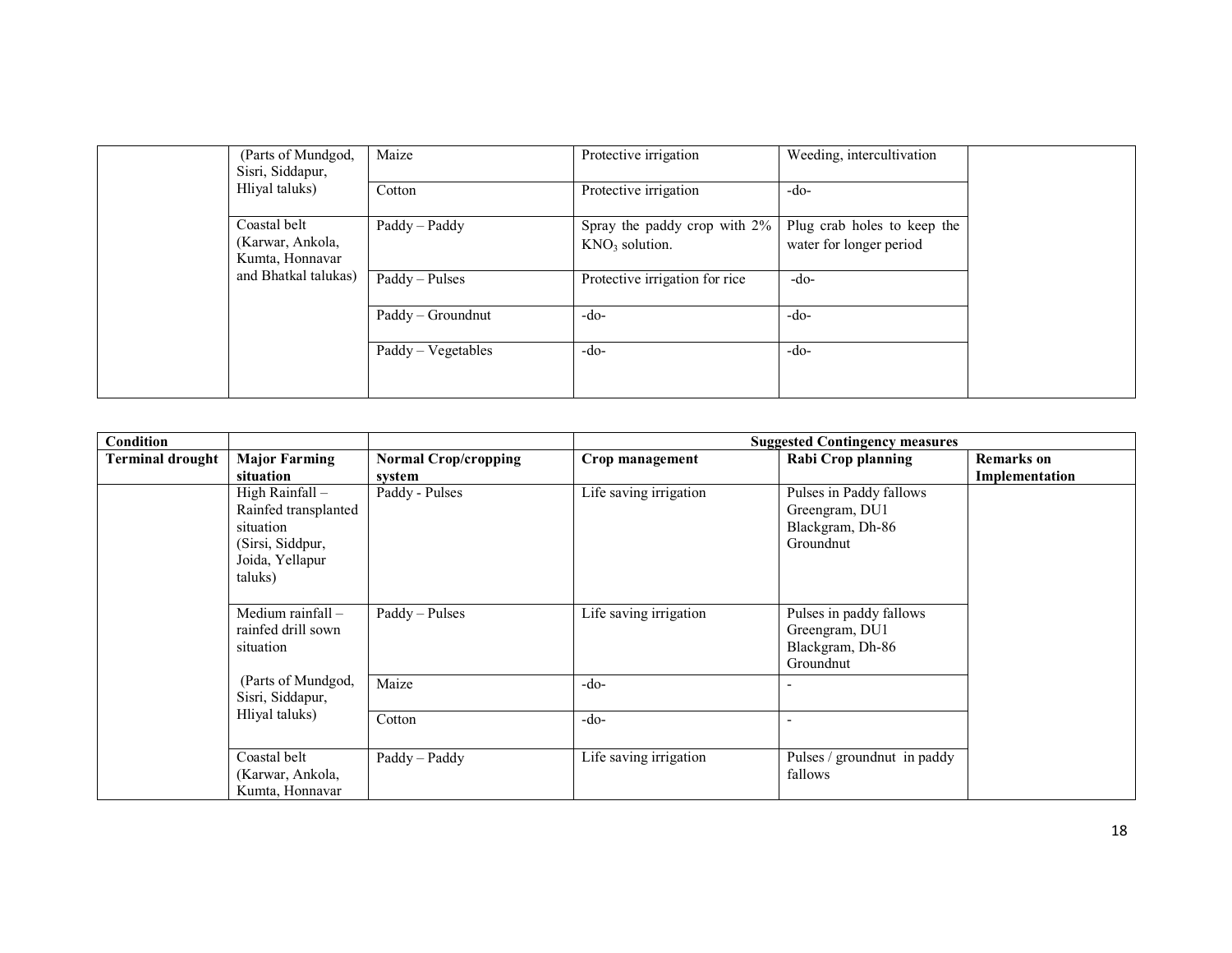| and Bhatkal talukas)   Paddy – Pulses |                    | $-do-$ | $-do-$ |  |
|---------------------------------------|--------------------|--------|--------|--|
|                                       |                    |        |        |  |
|                                       | Paddy - Groundnut  | -do-   | $-do-$ |  |
|                                       |                    |        |        |  |
|                                       | Paddy - Vegetables | -do-   | -do-   |  |
|                                       |                    |        |        |  |

## 2.1.2 Irrigated situation

| <b>Condition</b>                                             |                      |                             | <b>Suggested Contingency measures</b> |                           |                                  |  |
|--------------------------------------------------------------|----------------------|-----------------------------|---------------------------------------|---------------------------|----------------------------------|--|
|                                                              | <b>Major Farming</b> | <b>Normal Crop/cropping</b> | Change in crop/cropping               | <b>Agronomic measures</b> | <b>Remarks on Implementation</b> |  |
|                                                              | situation            | svstem                      | svstem                                |                           |                                  |  |
| Delayed release of<br>water in canals due<br>to low rainfall |                      |                             | <b>Not Applicable</b>                 |                           |                                  |  |

| <b>Condition</b>                                             |                      |                             | <b>Suggested Contingency measures</b> |                           |                   |  |
|--------------------------------------------------------------|----------------------|-----------------------------|---------------------------------------|---------------------------|-------------------|--|
|                                                              | <b>Major Farming</b> | <b>Normal Crop/cropping</b> | Change in crop/cropping system        | <b>Agronomic measures</b> | <b>Remarks</b> on |  |
|                                                              | situation            | svstem                      |                                       |                           | Implementation    |  |
| Limited release of<br>water in canals due<br>to low rainfall |                      |                             | <b>Not Applicable</b>                 |                           |                   |  |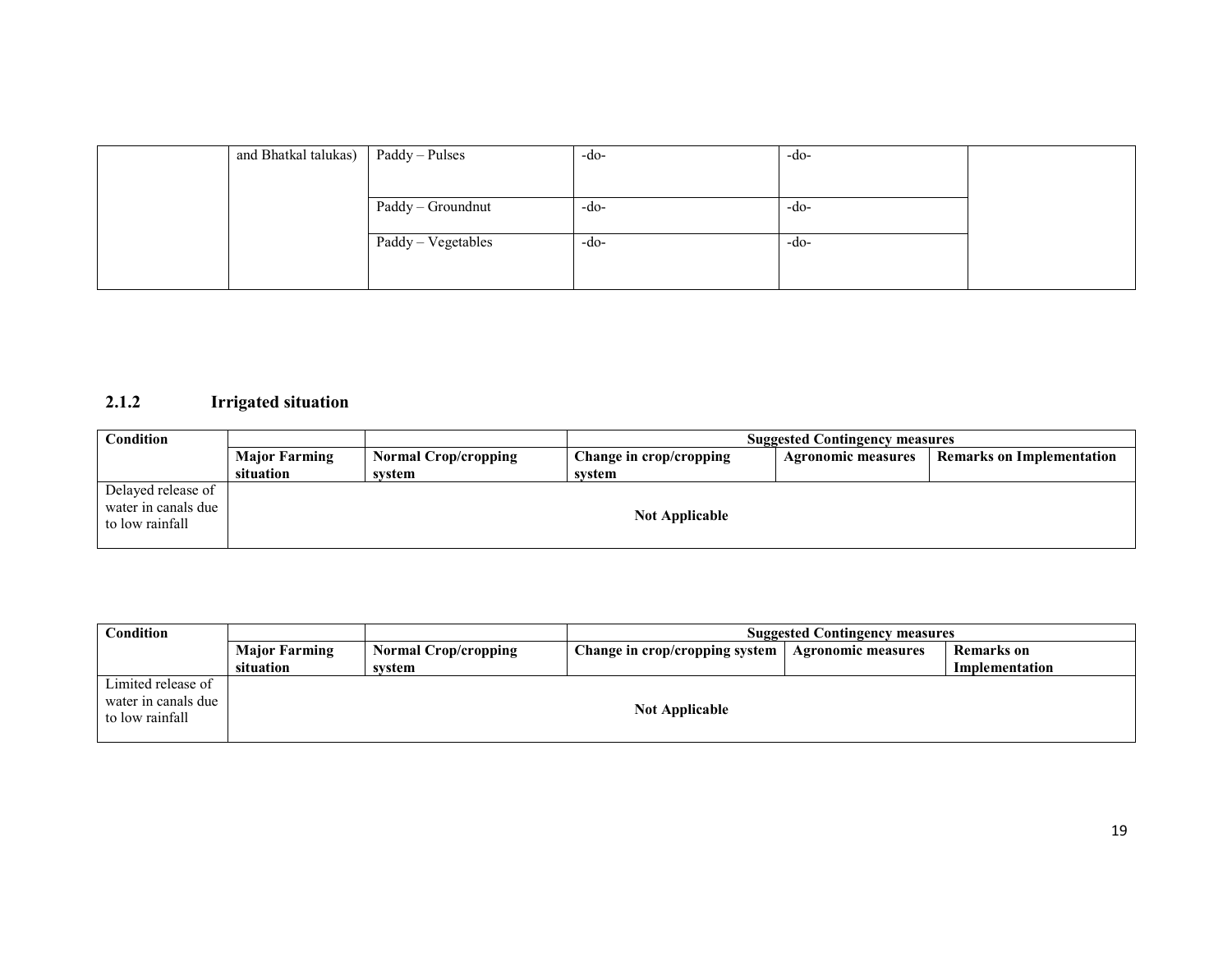| Condition                                                                              |                                   | <b>Suggested Contingency measures</b> |                                   |                           |                                  |
|----------------------------------------------------------------------------------------|-----------------------------------|---------------------------------------|-----------------------------------|---------------------------|----------------------------------|
|                                                                                        | <b>Major Farming</b><br>situation | <b>Normal Crop/cropping</b><br>svstem | Change in crop/cropping<br>svstem | <b>Agronomic measures</b> | <b>Remarks on Implementation</b> |
| Non release of<br>water in canals<br>under delayed<br>onset of monsoon<br>in catchment |                                   |                                       | <b>Not Applicable</b>             |                           |                                  |

| <b>Condition</b>  |                      |                             | <b>Suggested Contingency measures</b> |                                    |                |  |
|-------------------|----------------------|-----------------------------|---------------------------------------|------------------------------------|----------------|--|
|                   | <b>Major Farming</b> | <b>Normal Crop/cropping</b> | Change in crop/cropping               | <b>Agronomic measures</b>          | Remarks on     |  |
|                   | situation            | system                      | system                                |                                    | Implementation |  |
| Lack of inflows   | Bachanaki Dam        | Long duration rice          | Plan for medium (MTU-1001,            | Go in for dry sowing of treated    | Seed Source    |  |
| into tanks due to | area (Paddy          |                             | Jaya, IR-64, Rasi) /short             | rice seeds using drill or if semi  | KSSC/NSC       |  |
| insufficient      | growing areas) in    |                             | duration (Mangala, MTU                | wet condition prevails (and sowing |                |  |
| /delayed onset of | Mundgod taluk        |                             | 1010,) varieties of paddy             | with drill is not possible), go in |                |  |
| monsoon           |                      |                             |                                       | for plough sole method of sowing.  |                |  |
|                   |                      |                             |                                       | <sub>or</sub>                      |                |  |
|                   |                      |                             |                                       | Go in for staggered nursery, if    |                |  |
|                   |                      |                             |                                       | drought occurs during June. If dry |                |  |
|                   |                      |                             |                                       | period (or period not suitable for |                |  |
|                   |                      |                             |                                       | transplanting) continues,<br>use   |                |  |
|                   |                      |                             |                                       | medium duration rice cultivars.    |                |  |
|                   |                      |                             |                                       |                                    |                |  |
|                   |                      |                             |                                       | Repeat the puddling operation to   |                |  |
|                   |                      |                             |                                       | manage weeds or go in for          |                |  |
|                   |                      |                             |                                       | herbicides.                        |                |  |
|                   |                      |                             |                                       |                                    |                |  |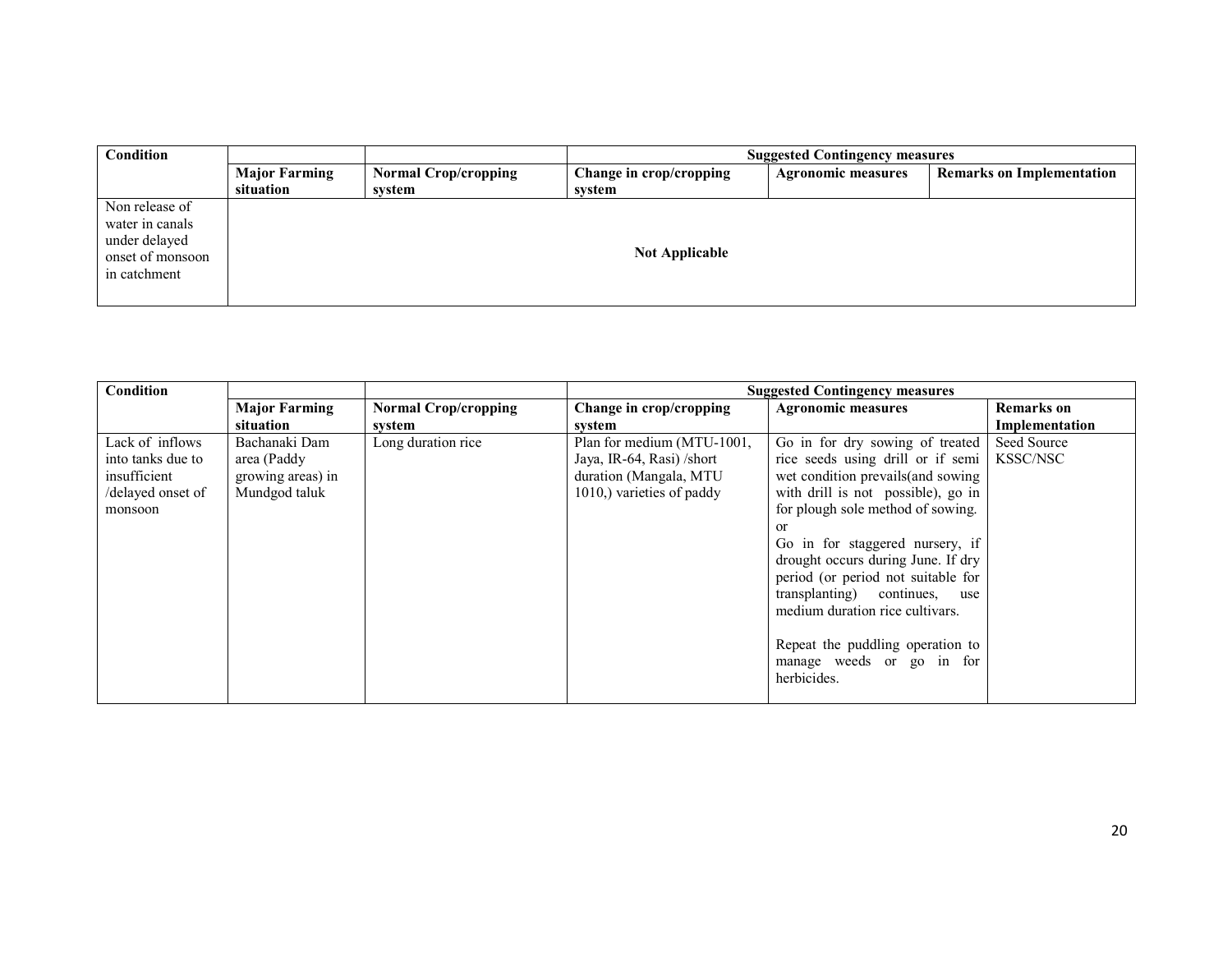| Condition                                                      |                      |                             | <b>Suggested Contingency measures</b> |                           |                                  |  |
|----------------------------------------------------------------|----------------------|-----------------------------|---------------------------------------|---------------------------|----------------------------------|--|
|                                                                | <b>Major Farming</b> | <b>Normal Crop/cropping</b> | Change in crop/cropping               | <b>Agronomic measures</b> | <b>Remarks on Implementation</b> |  |
|                                                                | situation            | svstem                      | system                                |                           |                                  |  |
| Insufficient<br>groundwater<br>recharge due to<br>low rainfall |                      |                             | <b>Not Applicable</b>                 |                           |                                  |  |

## 2.2 Unusual rains (untimely, unseasonal etc) (for both rainfed and irrigated situations)

| Condition                                                               |                                                                                                                                                                                                                              | Suggested contingency measure                                                                                |                                                                                                                                                                                                                                       |              |
|-------------------------------------------------------------------------|------------------------------------------------------------------------------------------------------------------------------------------------------------------------------------------------------------------------------|--------------------------------------------------------------------------------------------------------------|---------------------------------------------------------------------------------------------------------------------------------------------------------------------------------------------------------------------------------------|--------------|
| Continuous high rainfall<br>in a short span leading to<br>water logging | Vegetative stage                                                                                                                                                                                                             | <b>Flowering stage</b>                                                                                       | Crop maturity stage                                                                                                                                                                                                                   | Post harvest |
| Paddy                                                                   | Foliar application of nutrients after<br>rain recedes.<br>If transplanting is delayed by 2<br>weeks transplant 4-5 seedlings per<br>hill<br>If transplanting is delayed by 2<br>weeks nipping of seedlings is<br>recommended | Top dressing of N after rain<br>recedes. Use non lodging variety<br>Abhilash                                 | Go in for plant protection<br>measures with mancozeb<br>carbendazim<br>@2g/1<br><sub>or</sub><br>$(a)$ 1g/l to manage grain<br>discoloration disease.                                                                                 |              |
| Cotton                                                                  | Provide sufficient drainage<br>Foliar application of nutrients $\omega$<br>$2\%$ (N,P,K) after rain recedes, Go<br>for reseeding, if the season is not<br>advanced                                                           | Provide sufficient drainage<br>Foliar application of nutrients $\omega$<br>$2\%$ (N,P,K) after rain recedes, | Provide sufficient drainage<br>Drying of wet kapas after<br>rain recedes<br>$+$ Go in for plant protection<br>measures with mancozeb<br>or carbendazim<br>@2g/1<br>$@lg/1$ or copper oxy<br>chloride $(a)$ 3g/l to manage<br>disease. |              |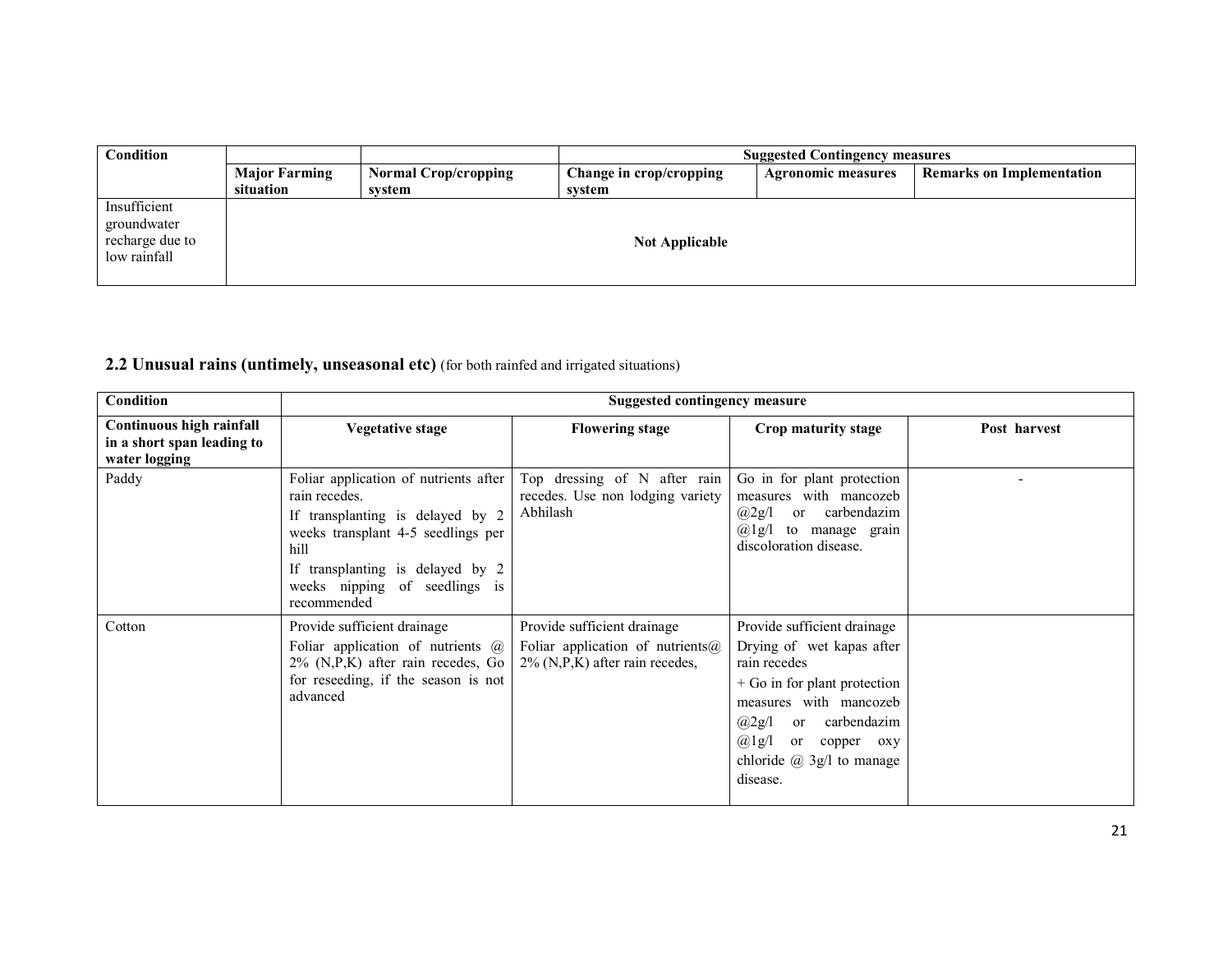| Maize                                                        | Provide sufficient drainage<br>Foliar application of nutrients ( $\hat{a}$ ), 2%<br>$(N, P, K)$ after rain recedes, | Provide sufficient drainage<br>Foliar application of nutrients $\omega$<br>$2\%$ (N,P,K) after rain recedes,                                                                                                                                                                                                                                                                                                                                       | Provide sufficient drainage | recede | Drying of wet Cobs after rain |  |
|--------------------------------------------------------------|---------------------------------------------------------------------------------------------------------------------|----------------------------------------------------------------------------------------------------------------------------------------------------------------------------------------------------------------------------------------------------------------------------------------------------------------------------------------------------------------------------------------------------------------------------------------------------|-----------------------------|--------|-------------------------------|--|
| Heavy rainfall with high<br>speed winds in a short<br>span   |                                                                                                                     | $-NA-$                                                                                                                                                                                                                                                                                                                                                                                                                                             |                             |        |                               |  |
| <b>Horticulture</b>                                          |                                                                                                                     | $-NA-$                                                                                                                                                                                                                                                                                                                                                                                                                                             |                             |        |                               |  |
| Outbreak of pests and<br>diseases due to unseasonal<br>rains |                                                                                                                     | Need based plant protection measures for the control of pests and diseases like WBPH (Imidacloprid @.25 ml/litre)), Bacterial(tricycaozone<br>$(20.6 \text{ g/litre})$ , Sheath Blight and Blast in Paddy (carbondizim $(20.10 \text{ g/litre})$ , Pod rot in Ground nut (seed treatment with tebuconazole $(20.6 \text{ g/litre})$ ).<br>1g/kg seed), Bollworm in Cotton (indaxo carb $\omega$ .5 ml/ltre or Spinosad $\omega$ 0.25 ml/litre) and |                             |        |                               |  |
| <b>Horticulture</b>                                          | -NA-                                                                                                                |                                                                                                                                                                                                                                                                                                                                                                                                                                                    |                             |        |                               |  |

## 2.3 Floods

| Condition<br><b>Suggested contingency measure</b>                                                                                           |                          |                                                                                                                                                                                             |                                                                                                                                                                                        |                                                                                    |
|---------------------------------------------------------------------------------------------------------------------------------------------|--------------------------|---------------------------------------------------------------------------------------------------------------------------------------------------------------------------------------------|----------------------------------------------------------------------------------------------------------------------------------------------------------------------------------------|------------------------------------------------------------------------------------|
| Transient water logging/ partial<br>inundation                                                                                              | Seedling / nursery stage | Vegetative stage                                                                                                                                                                            | <b>Reproductive stage</b>                                                                                                                                                              | At harvest                                                                         |
|                                                                                                                                             | NA                       | NA                                                                                                                                                                                          | NA                                                                                                                                                                                     | <b>NA</b>                                                                          |
| Continuous submergence                                                                                                                      |                          |                                                                                                                                                                                             |                                                                                                                                                                                        |                                                                                    |
| for more than 2 days                                                                                                                        |                          |                                                                                                                                                                                             |                                                                                                                                                                                        |                                                                                    |
| Paddy in<br>Varada $(1100 \text{ ha})$<br>Aghanashini(700 ha)<br>& Sharavati<br>(1000ha) belts of Sirsi, Kumta and<br>Honnavar respectively |                          | Additional 25%<br>recommended  <br>NK should be supplied as top<br>dressing<br>After<br>recedes<br>level<br>water<br>broadcast Phorate $\omega$ 12.5 kg/ha<br>for control of WBPH and apply | After water level recedes<br>broadcast Phorate $\omega$ 12.5<br>for<br>control of<br>kg/ha<br>WBPH and apply Poision<br>(Monocrotophos)<br>bait<br>$\omega$<br>250<br>$+2$<br>ml<br>kg | After water level recedes go<br>for early harvest and proper<br>drying of produce. |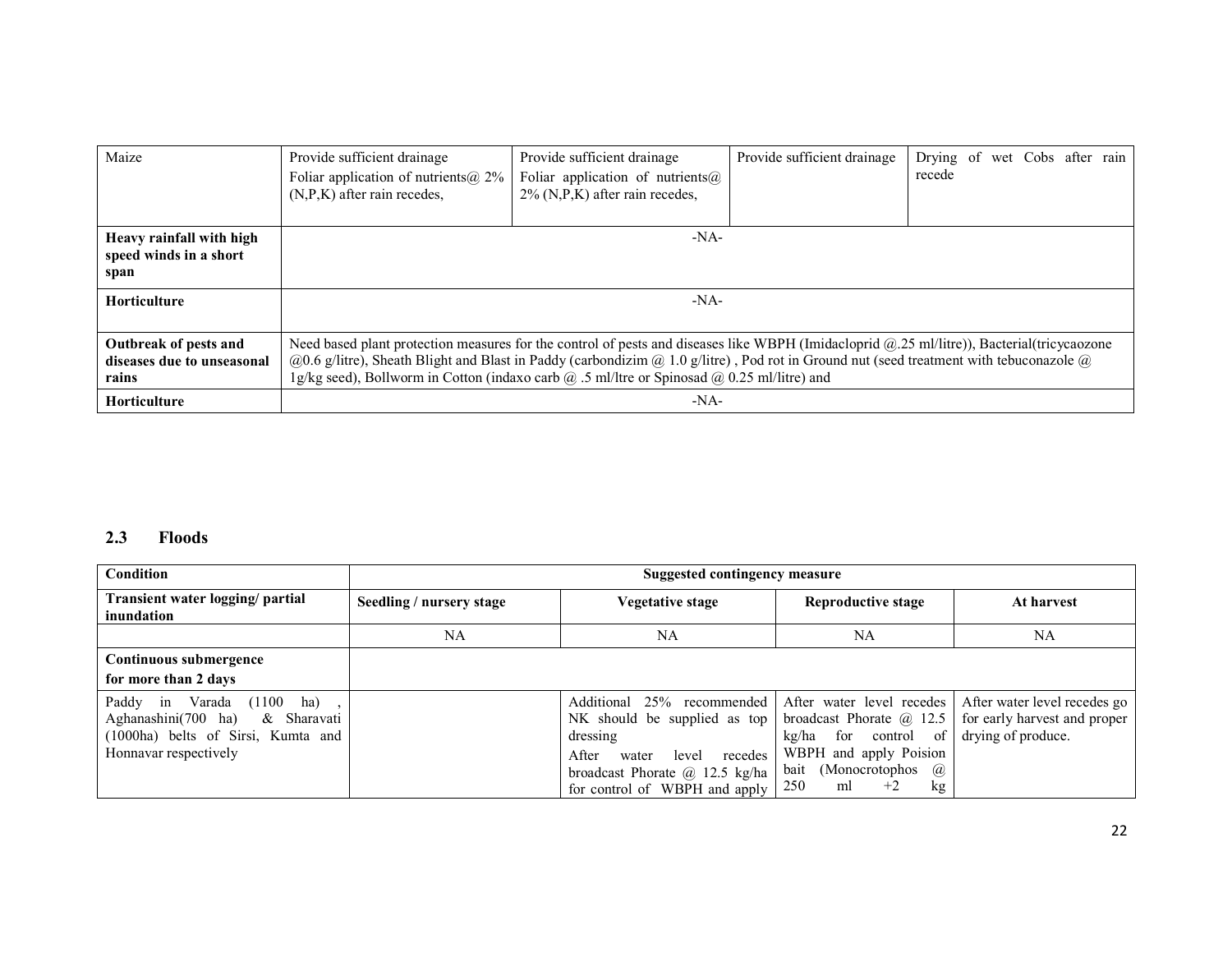|                     | Poision bait (Monocrotophos $@$   Jaggerysolution +20 kg $\vert$<br>  250 ml +2 kg Jaggerysolution   rice bran) for control of  <br>$+20 \text{ kg}$ rice bran) for control of Armyworm<br>Army worm |  |
|---------------------|------------------------------------------------------------------------------------------------------------------------------------------------------------------------------------------------------|--|
| Sea water intrusion |                                                                                                                                                                                                      |  |

## 2.4 Extreme events: Heat wave / Cold wave/Frost/ Hailstorm /Cyclone

| <b>Extreme event type</b> | <b>Suggested contingency measure</b> |                         |                           |            |  |
|---------------------------|--------------------------------------|-------------------------|---------------------------|------------|--|
|                           | Seedling / nursery stage             | <b>Vegetative stage</b> | <b>Reproductive stage</b> | At harvest |  |
| <b>Heat Wave</b>          |                                      | NA                      |                           |            |  |
|                           |                                      | NA                      |                           |            |  |
| Cold wave                 |                                      |                         |                           |            |  |
|                           |                                      | <b>NA</b>               |                           |            |  |
| Frost                     |                                      |                         |                           |            |  |
|                           |                                      | <b>NA</b>               |                           |            |  |
| Hailstorm                 |                                      |                         |                           |            |  |
|                           |                                      | NA                      |                           |            |  |
| Cyclone                   |                                      |                         |                           |            |  |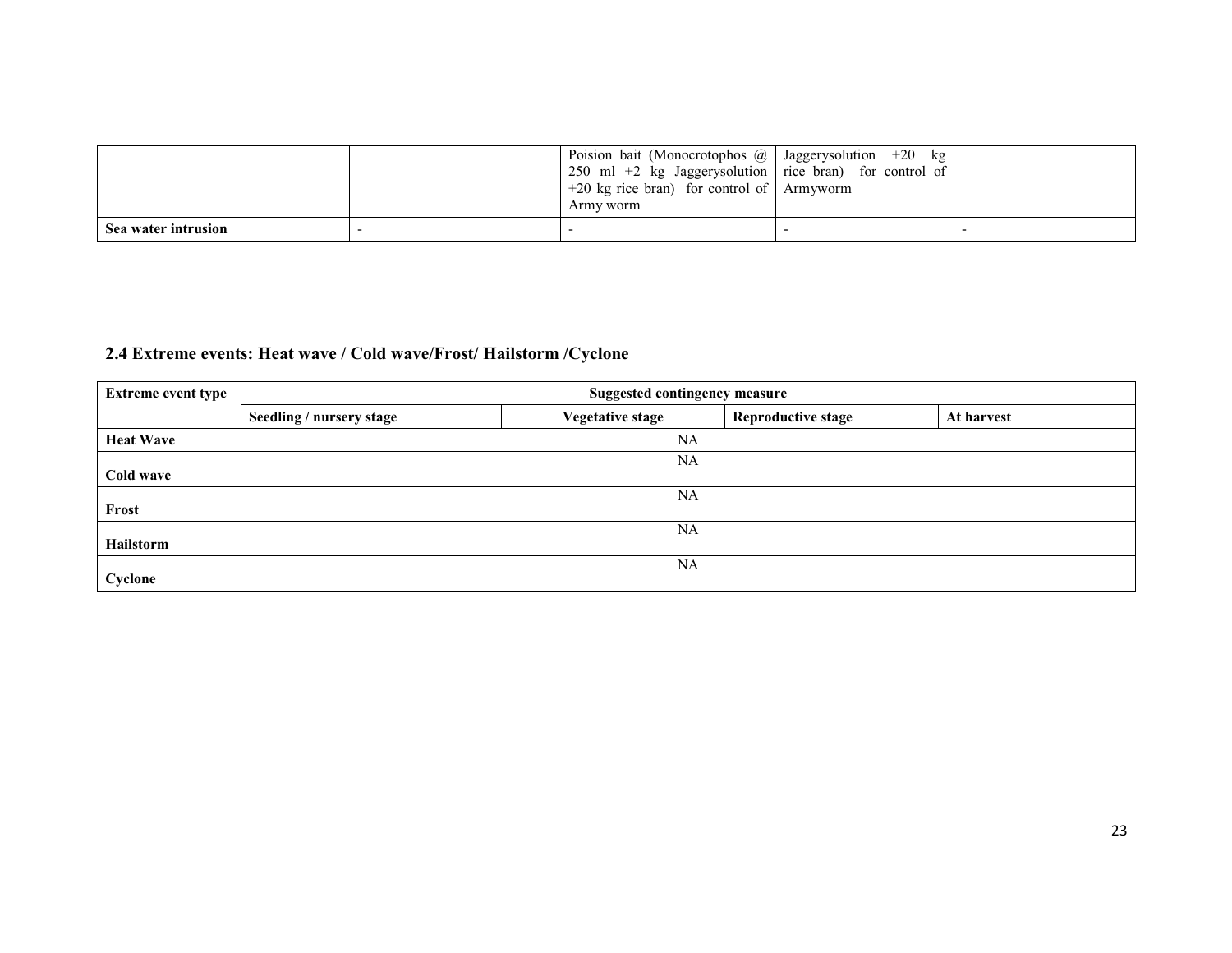#### 2.5Contingent strategies for Livestock, Poultry & Fisheries

## 2.5.1 Livestock

|                                    | <b>Suggested contingency measures</b>                                                                                                                                                                                                                                                                                                                                                                                      |                                                                                                                                                                                                                                                                                                                                                                                                                                                                                                                                                     |                                                                                                                                                                                                                                                                                                                                                                                                                          |  |
|------------------------------------|----------------------------------------------------------------------------------------------------------------------------------------------------------------------------------------------------------------------------------------------------------------------------------------------------------------------------------------------------------------------------------------------------------------------------|-----------------------------------------------------------------------------------------------------------------------------------------------------------------------------------------------------------------------------------------------------------------------------------------------------------------------------------------------------------------------------------------------------------------------------------------------------------------------------------------------------------------------------------------------------|--------------------------------------------------------------------------------------------------------------------------------------------------------------------------------------------------------------------------------------------------------------------------------------------------------------------------------------------------------------------------------------------------------------------------|--|
|                                    | <b>Before the event</b>                                                                                                                                                                                                                                                                                                                                                                                                    | During the event                                                                                                                                                                                                                                                                                                                                                                                                                                                                                                                                    | After the event                                                                                                                                                                                                                                                                                                                                                                                                          |  |
| <b>Drought</b>                     |                                                                                                                                                                                                                                                                                                                                                                                                                            |                                                                                                                                                                                                                                                                                                                                                                                                                                                                                                                                                     |                                                                                                                                                                                                                                                                                                                                                                                                                          |  |
| Feed and<br>Fodder<br>availability | As the district is frequently prone for drought,<br>it should have reserves (feeding 5000 ACU<br>(maintenance ration) for about 1-3 weeks<br>period) of the following at any point of the<br>year for mobilization to the needy areas<br>Silage: $20-50t$<br>Urea molasses<br>mineral<br>bricks<br>$(UMMB):50-100$ t<br>Hay: 100-250 t<br>Concentrates: 20-50 t<br>Minerals and vitamin supplements<br>mixture: $1-5$ t    | Harvest and use all the failed crop (Rice,<br>Maize, Groundnut, Bengal gram, green gram)<br>material as fodder.<br>Harvest the top fodder (Neem, Subabul, Acasia,<br>Pipol etc) and unconventional feeds resources<br>available and use as fodder for livestock (LS)<br>during drought.<br>Stall fed the LS so as to reduce feed<br>requirements of the animals<br>In severe drought, supply silage / hay to<br>farmers with productive stock on subsidized<br>rates<br>Mild drought: hay should be transported to the<br>drought affected villages | Short duration fodder crops of Sorghum / Bajra /<br>Maize (UP Chari, Pusa Chari, HC-136, HD-<br>2/Rajkoo, Gaint Bajra, L-74, K-6677, Ananand /<br>African tall, Kissan composite, Moti, Manjari, BI-7)<br>should be sown in unsown and crop failed areas<br>Capacity building to stake holders on drought/flood<br>mitigation in livestock sector<br>Flushing the stock to recoup<br>Replenish the feed and fodder banks |  |
|                                    | Available sugarcane tops should be preserved<br>for use as fodder<br>Top dressing of N in 2-3 split doses $\omega$ 20-25<br>kg N/ha in CPRs with the monsoon pattern for<br>higher biomass production<br>Increase area under short duration fodder<br>crops of sorghum/bajra/maize(UP chari, MP<br>chari, HC-136, HD-2, GAINT BAJRA, L-74,<br>Tall,<br>K-677.<br>Ananad/African<br>Kisan<br>composite, Moti, Manjari, B1-7 | <b>Moderate drought:</b> hay, silage and vitamin $\&$<br>minerals mixture should be transported to the<br>drought affected villages<br>Severe drought: UMMB, hay, concentrates<br>and vitamin & mineral mixture should be<br>transported to the drought affected villages. All<br>the hay should be enriched with 2% Urea<br>molasses solution or 1% common salt solution<br>and fed to LS<br>Herd should be split and supplementation<br>should be given only to the highly productive                                                             |                                                                                                                                                                                                                                                                                                                                                                                                                          |  |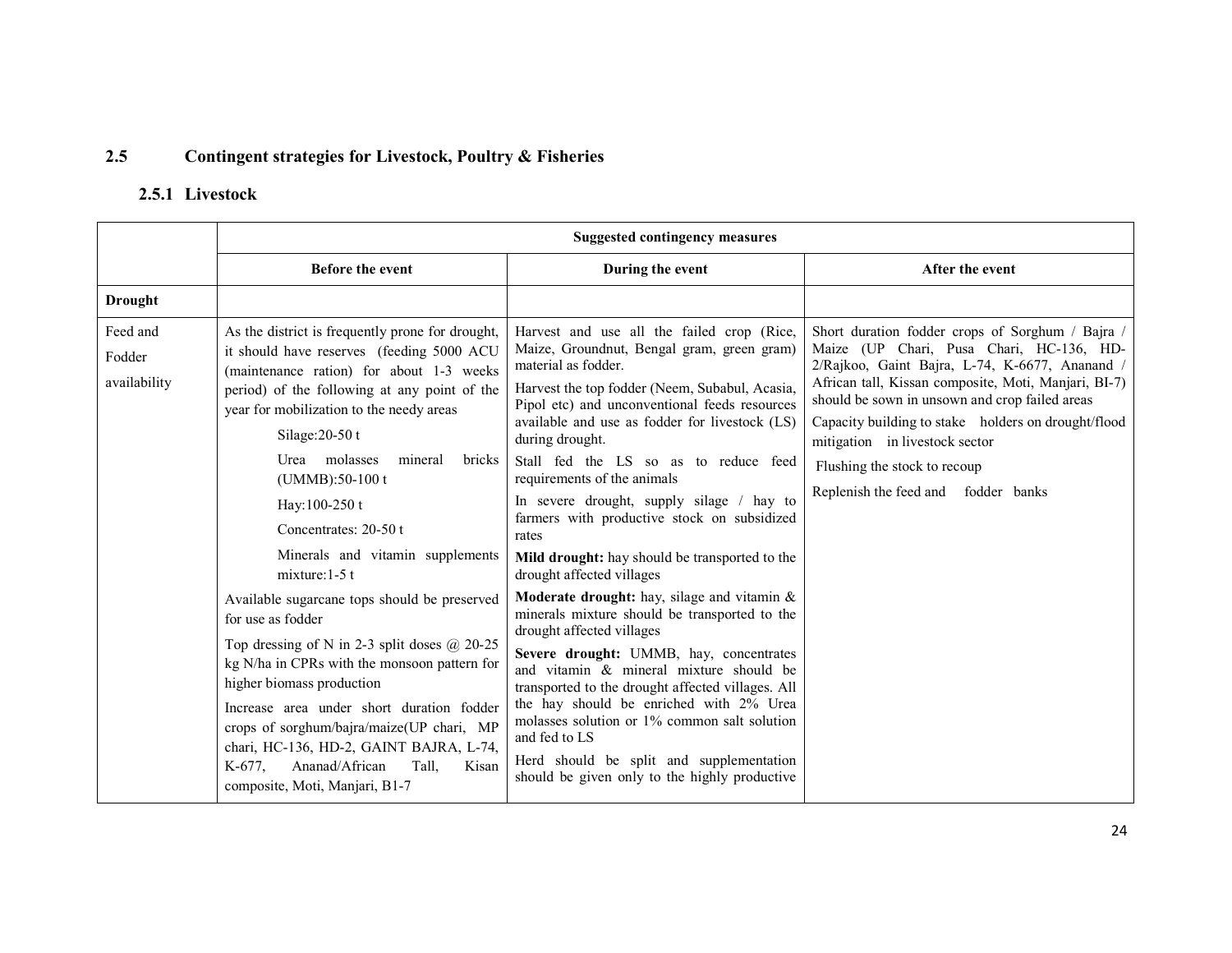|               | Chopping of fodder should be made as                                                                                          | and breeding animals                                                                                                           |                                                                                                                                                                             |
|---------------|-------------------------------------------------------------------------------------------------------------------------------|--------------------------------------------------------------------------------------------------------------------------------|-----------------------------------------------------------------------------------------------------------------------------------------------------------------------------|
|               | mandatory in every village through supply and                                                                                 | Provision of emergency grazing/feeding (Cow-                                                                                   |                                                                                                                                                                             |
|               | establishment of good quality crop cutters.                                                                                   | calf camps or other special arrangements to                                                                                    |                                                                                                                                                                             |
|               | Avoid burning of maize stover                                                                                                 | protect high productive & breeding stock)                                                                                      |                                                                                                                                                                             |
|               | Harvesting and collection of perennial<br>vegetation particularly grasses which grow<br>during monsoon                        | mixing<br>available<br>Encourage<br>kitchen<br>waste/pineapple pulp with dry fodder while<br>feeding to the milch animals      |                                                                                                                                                                             |
|               | Proper drying, bailing and densification of<br>harvested grass                                                                | Arrangements should be made for mobilization<br>of small ruminants across the districts where no<br>drought exits              |                                                                                                                                                                             |
|               | Creation of permanent fodder, feed and fodder<br>seed banks in all drought prone villages                                     | Unproductive livestock should to be culled<br>during severe drought                                                            |                                                                                                                                                                             |
|               | Capacity building and preparedness of the<br>stakeholders and official staff for the                                          | Create transportation and marketing facilities<br>for the culled and unproductive animals<br>$(10000 - 20000 \text{ animals})$ |                                                                                                                                                                             |
|               | unexpected events                                                                                                             | Subsidized loans (5-10 crores) should be<br>provided to the livestock keepers                                                  |                                                                                                                                                                             |
| Cyclone       | NA                                                                                                                            |                                                                                                                                |                                                                                                                                                                             |
| <b>Floods</b> | In case of early forewarning (EFW),                                                                                           | Transportation of animals to elevated areas                                                                                    | Repair of animal shed                                                                                                                                                       |
|               | harvest all the crops (Rice, Maize,                                                                                           | Stall feeding of animals with stored hay and                                                                                   | Bring back the animals to the shed                                                                                                                                          |
|               | Groundnut, pulses) that can be useful as<br>fodder/feed in future (store properly)                                            | concentrates                                                                                                                   | Cleaning and disinfection of the shed                                                                                                                                       |
|               | Don't allow the animals for grazing if                                                                                        | Let loose the animals in shed                                                                                                  | Bleach (0.1%) drinking water / water sources                                                                                                                                |
|               | severe floods are forewarned                                                                                                  | Proper hygiene and sanitation of the animal<br>shed                                                                            | Deworming with broad spectrum dewormers                                                                                                                                     |
|               | Procure and stock water sanitizing tablets                                                                                    | In severe floods, un-tether or let loose the                                                                                   | Vaccination against possible disease out breaks like HS,<br>BQ, FMD and PPR                                                                                                 |
|               | Motivate the farmers to store a minimum                                                                                       | animals                                                                                                                        |                                                                                                                                                                             |
|               | required quantity of hay (25-50kg) and<br>concentrates (25kgs) per animals in farmer<br>/ LS keepers house / shed for feeding | Emergency outlet establishment for required<br>medicines or feed in each village                                               | Proper disposable of the dead animals / carcasses by<br>burning / deep burying (4-8 feet) with lime powder (1kg)<br>for small ruminants and 5kg for large ruminants) in pit |
|               | animals during floods                                                                                                         | Spraying of fly repellants in animal sheds                                                                                     | Drying the harvested crop material and proper storage                                                                                                                       |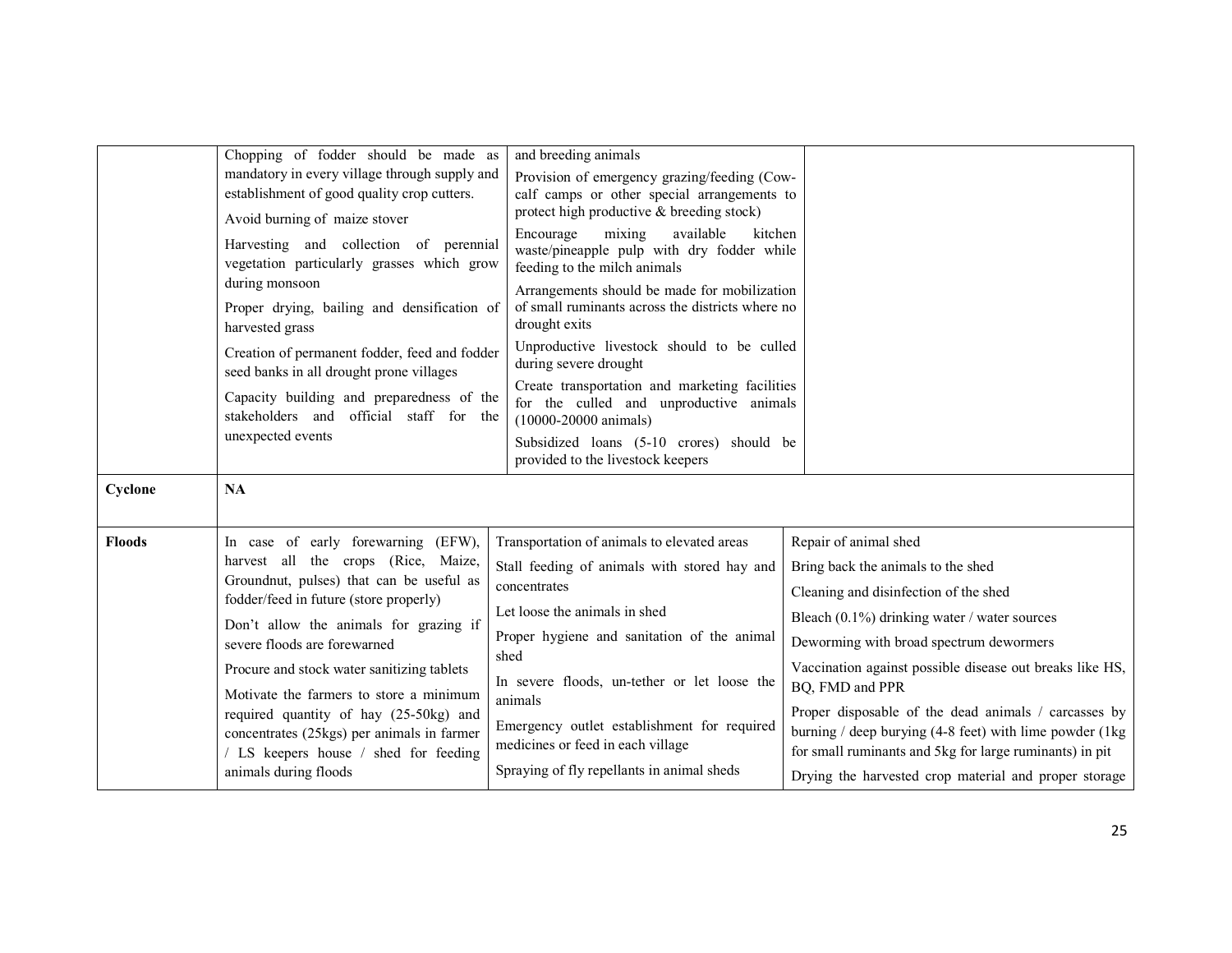| Heat &<br>Cold<br>wave                            | Arrangement for transportation of animals<br>from low lying area to safer places and<br>also for rescue animal health workers to<br>get involve in rescue operations<br>NA                                                                                                                                                         |                                                                                                                                                                                                                                                                                                                                                                                                                                              | for use as fodder.                                                                                                                                                                                                                                                                                           |
|---------------------------------------------------|------------------------------------------------------------------------------------------------------------------------------------------------------------------------------------------------------------------------------------------------------------------------------------------------------------------------------------|----------------------------------------------------------------------------------------------------------------------------------------------------------------------------------------------------------------------------------------------------------------------------------------------------------------------------------------------------------------------------------------------------------------------------------------------|--------------------------------------------------------------------------------------------------------------------------------------------------------------------------------------------------------------------------------------------------------------------------------------------------------------|
| <b>Health</b> and<br><b>Disease</b><br>management | Timely vaccination (as per enclosed<br>vaccination schedule) against all endemic<br>diseases<br>Procure and stock emergency medicines<br>vaccines for important endemic diseases of<br>the area<br>Surveillance and disease monitoring<br>network to be established at Joint Director<br>(Animal Husbandry) office in the district | Carryout deworming to all animals entering<br>into relief camps<br>Identification and quarantine of sick animals<br>Constitution of Rapid Action Veterinary Force<br>Performing ring vaccination (8 km radius) in<br>case of any outbreak<br>Restricting movement of livestock in case of<br>any epidemic<br>Rescue of sick and injured animals and their<br>treatment<br>Organize with community daily lifting of dung<br>from relief camps | Keep close surveillance on disease outbreak.<br>Undertake the vaccination depending on need<br>Keep the animal houses clean and spray disinfectants<br>Farmers should be advised to breed their milch animals<br>during July-September so that the peak milk production<br>does not coincide with mid summer |
| <b>Insurance</b>                                  | Encouraging insurance of livestock                                                                                                                                                                                                                                                                                                 | Listing out the details of the dead animals                                                                                                                                                                                                                                                                                                                                                                                                  | Submission for insurance claim and availing insurance<br>benefit<br>Purchase of new productive animals                                                                                                                                                                                                       |
| <b>Drinking</b> water                             | Identification of water resources<br>Rain water harvesting and create water<br>bodies/watering points (when water is<br>scarce use only as drinking water for                                                                                                                                                                      | Restrict wallowing of animals in water<br>bodies/resources                                                                                                                                                                                                                                                                                                                                                                                   | Bleach $(0.1\%)$ drinking water / water sources<br>Provide clean drinking water                                                                                                                                                                                                                              |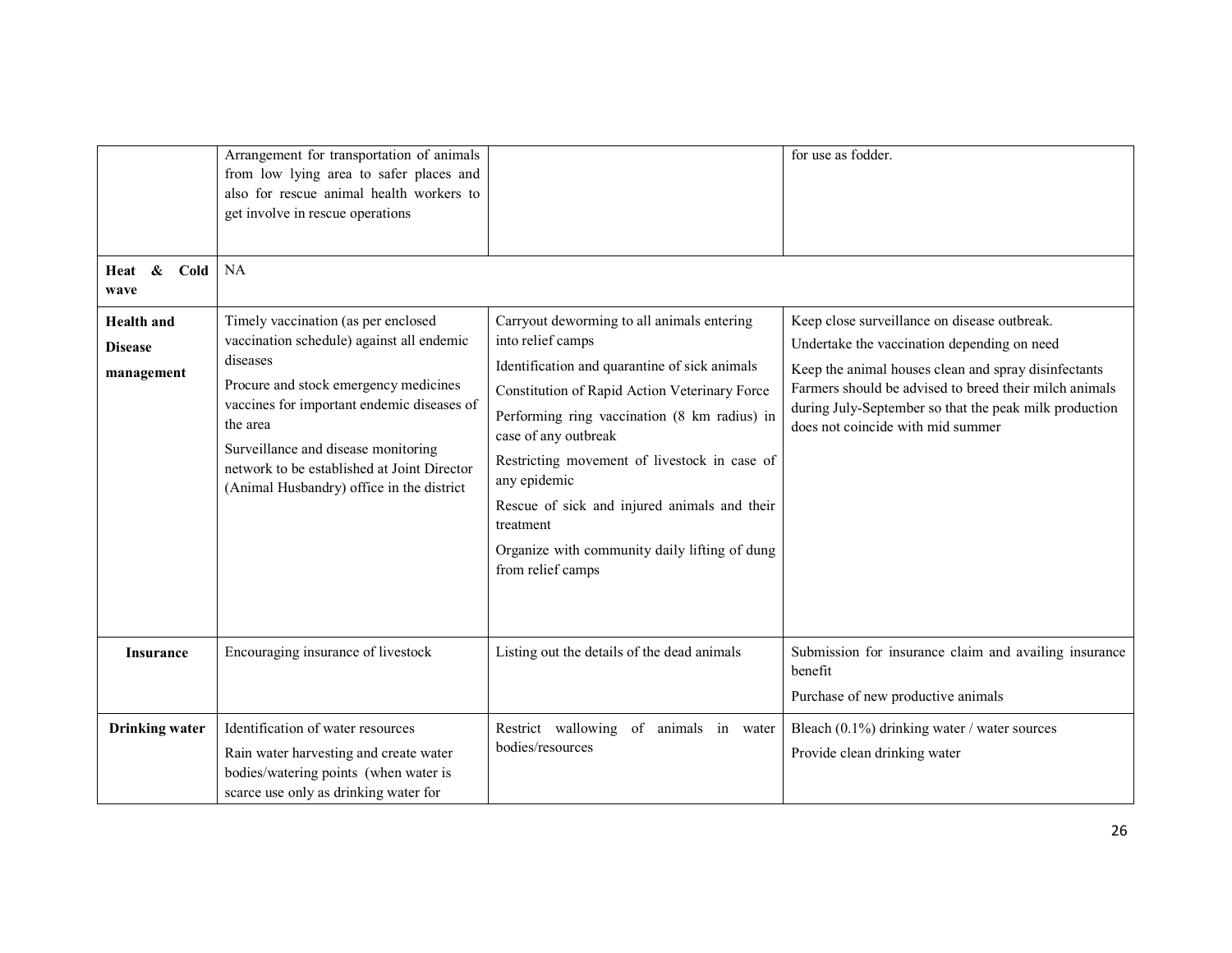| animals)                                                                           |  |
|------------------------------------------------------------------------------------|--|
| Construction of drinking water tanks in<br>herding places/village junctions/relief |  |
| camp locations                                                                     |  |

#### Vaccination schedule in small ruminants (Sheep & Goat)

| <b>Disease</b>               | <b>Season</b>                        |
|------------------------------|--------------------------------------|
| Foot and mouth disease (FMD) | Preferably in winter / autumn        |
| <b>PPR</b>                   | All seasons, preferably in June-July |
| Black quarter (BQ)           | May / June                           |
| Enterotoxaemia (ET)          | May                                  |
| aemorrhagic septicaemia (HS) | March / June                         |
| Sheep pox (SP)               | December / march                     |

## Vaccination programme for cattle and buffalo:

| <b>Disease</b> | Age and season at vaccination     |
|----------------|-----------------------------------|
| Anthrax        | In endemic areas only, Feb to May |
| HS             | May to June                       |
| <b>BQ</b>      | May to June                       |
| <b>FMD</b>     | November to December              |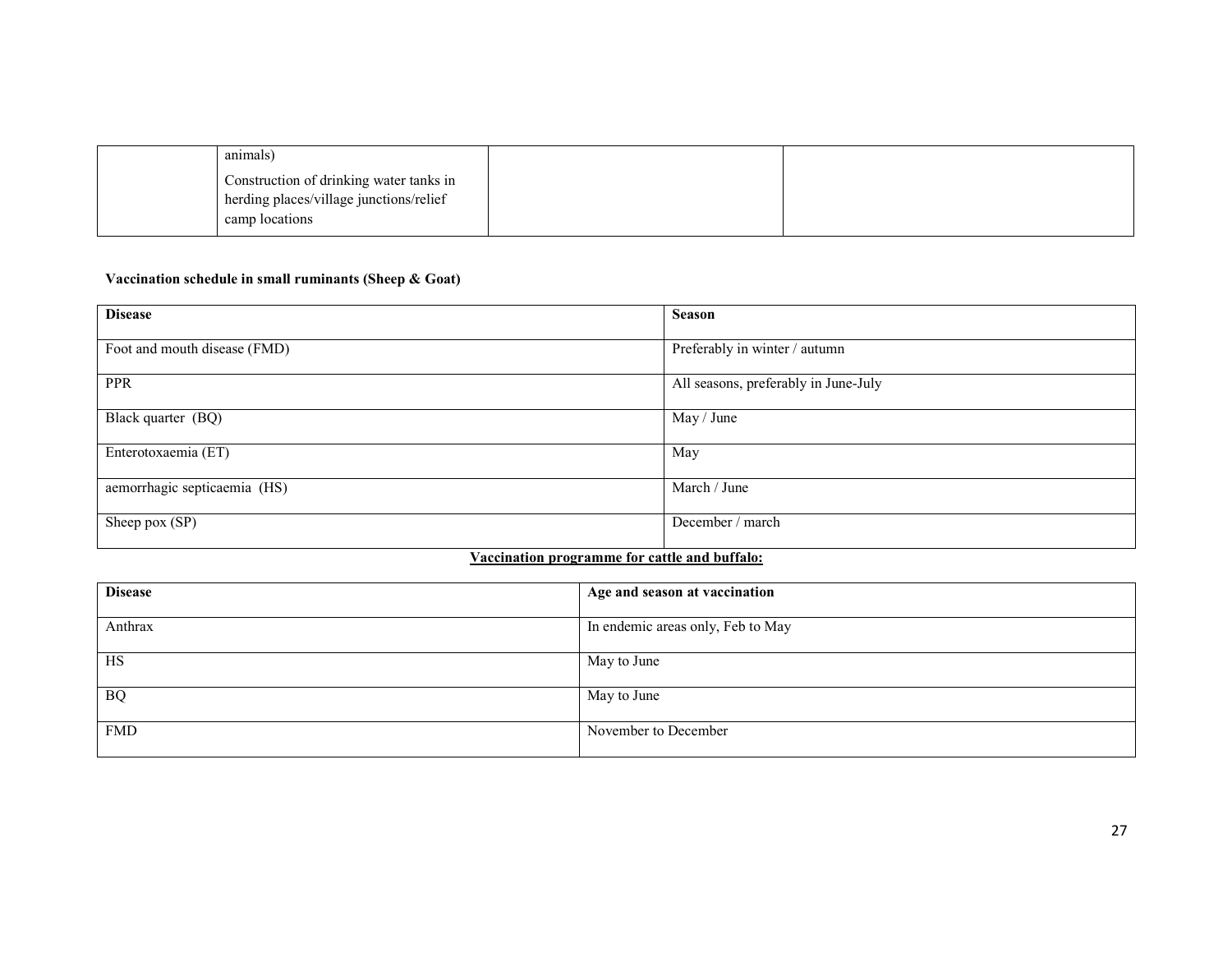### 2.5.1 Poultry

| <b>Drought</b>                         | Before the event <sup>a</sup>                                                                                                                    | During the event                                                                                                                             | After the event                                                                                                                                                                  |
|----------------------------------------|--------------------------------------------------------------------------------------------------------------------------------------------------|----------------------------------------------------------------------------------------------------------------------------------------------|----------------------------------------------------------------------------------------------------------------------------------------------------------------------------------|
| Shortage of feed ingredients           | Storing of house hold grain like maize,<br>broken rice, bajra etc,                                                                               | Supplementation only for productive<br>birds with house hold grain                                                                           | Supplementation to all                                                                                                                                                           |
|                                        | Culling of weak birds                                                                                                                            | Supplementation of shell grit (calcium)<br>for laying birds                                                                                  |                                                                                                                                                                                  |
| Drinking water                         | Rain water harvesting                                                                                                                            | Sanitation of drinking water                                                                                                                 | Give sufficient water as per the bird's requirement                                                                                                                              |
| Health<br>disease<br>and<br>management | Culling of sick birds.<br>Deworming and vaccination against<br>RD and fowl pox                                                                   | Mixing of Vit. A, D, E, K and B-complex<br>including vit C in drinking water                                                                 | Hygienic and sanitation of poultry house<br>Disposal of dead birds by burning / burying with line<br>powder in pit                                                               |
| <b>Floods</b>                          |                                                                                                                                                  |                                                                                                                                              |                                                                                                                                                                                  |
| Shortage of feed ingredients           | In case of EFW, shift the birds to safer<br>place<br>Storing of house hold grain like maize,<br>broken rice, bajra etc,<br>Culling of weak birds | Use stored feed as supplement<br>Don't allow for scavenging                                                                                  | Routine practices are followed                                                                                                                                                   |
| Drinking water                         | Provide clean drinking water                                                                                                                     | Sanitation of drinking water                                                                                                                 | Sanitation of drinking water                                                                                                                                                     |
| Health<br>disease<br>and<br>management | In case of EFW, add antibiotic powder<br>in drinking water to prevent any<br>disease outbreak                                                    | Sanitation of poultry house<br>Treatment of affected birds<br>Prevent water logging surrounding the<br>sheds<br>Assure supply of electricity | Disposal of dead birds by burning / burying with line<br>powder in pit<br>Disposal of poultry manure to prevent protozoal<br>problem<br>Supplementation of coccidiostats in feed |
|                                        |                                                                                                                                                  | Sprinkle lime powder to<br>prevent                                                                                                           | Vaccination against RD                                                                                                                                                           |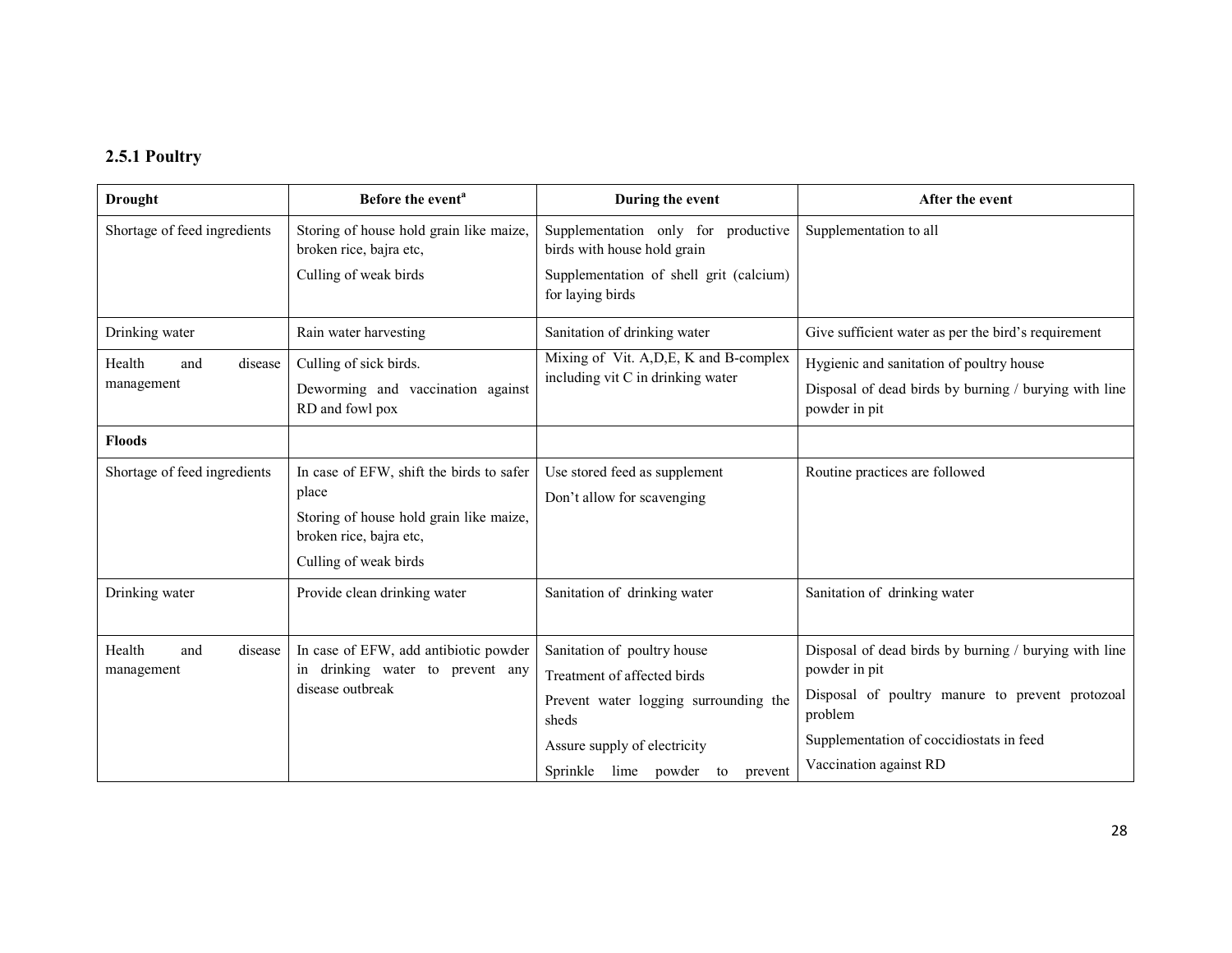|                         |      | ammonia accumulation due to dampness |  |
|-------------------------|------|--------------------------------------|--|
| Cyclone                 | IYA  |                                      |  |
| Heat wave and cold wave | - NA |                                      |  |

## 2.5.2 Fisheries/ Aquaculture:

|                                      | <b>Suggested contingency measures</b>                                                   |                                                   |                                                    |  |
|--------------------------------------|-----------------------------------------------------------------------------------------|---------------------------------------------------|----------------------------------------------------|--|
|                                      | <b>Before the event</b>                                                                 | During the event                                  | After the event                                    |  |
| 1) Drought                           |                                                                                         |                                                   |                                                    |  |
| A. Capture                           |                                                                                         |                                                   |                                                    |  |
| Marine                               | <b>NA</b>                                                                               | <b>NA</b>                                         | <b>NA</b>                                          |  |
| Inland                               |                                                                                         | ٠                                                 | ۰                                                  |  |
| (i) Shallow water depth due to       | Observe water level. Advice fishermen to<br>harvest as much as possible fish live stock | Harvest the complete fish live stock              | Report the loss to Revenue $\&$<br>Fisheries Dept. |  |
| insufficient rain/inflow             |                                                                                         |                                                   |                                                    |  |
| (ii) Changes in water quality        | Observe water quality like dis-solved<br>Oxygen & pH                                    | Report the matter to Revenue &<br>Fisheries Dept. |                                                    |  |
| (iii) Any other                      | To explore the possibility of shifting the<br>live stock to other water resources       | $\overline{\phantom{a}}$                          | -                                                  |  |
| <b>B.</b> Aquaculture                |                                                                                         |                                                   |                                                    |  |
| (i) Shallow water in ponds due to    | Observe water level. Advice for fishermen                                               | Addition of water, lime for                       |                                                    |  |
| insufficient rain/inflow             | to harvest maxi-mum fish live stock.                                                    | tackling salt load                                |                                                    |  |
| (ii) Impact of salt load build up in |                                                                                         | Report the matter to Revenue $\&$                 | Report the loss to Revenue $\&$                    |  |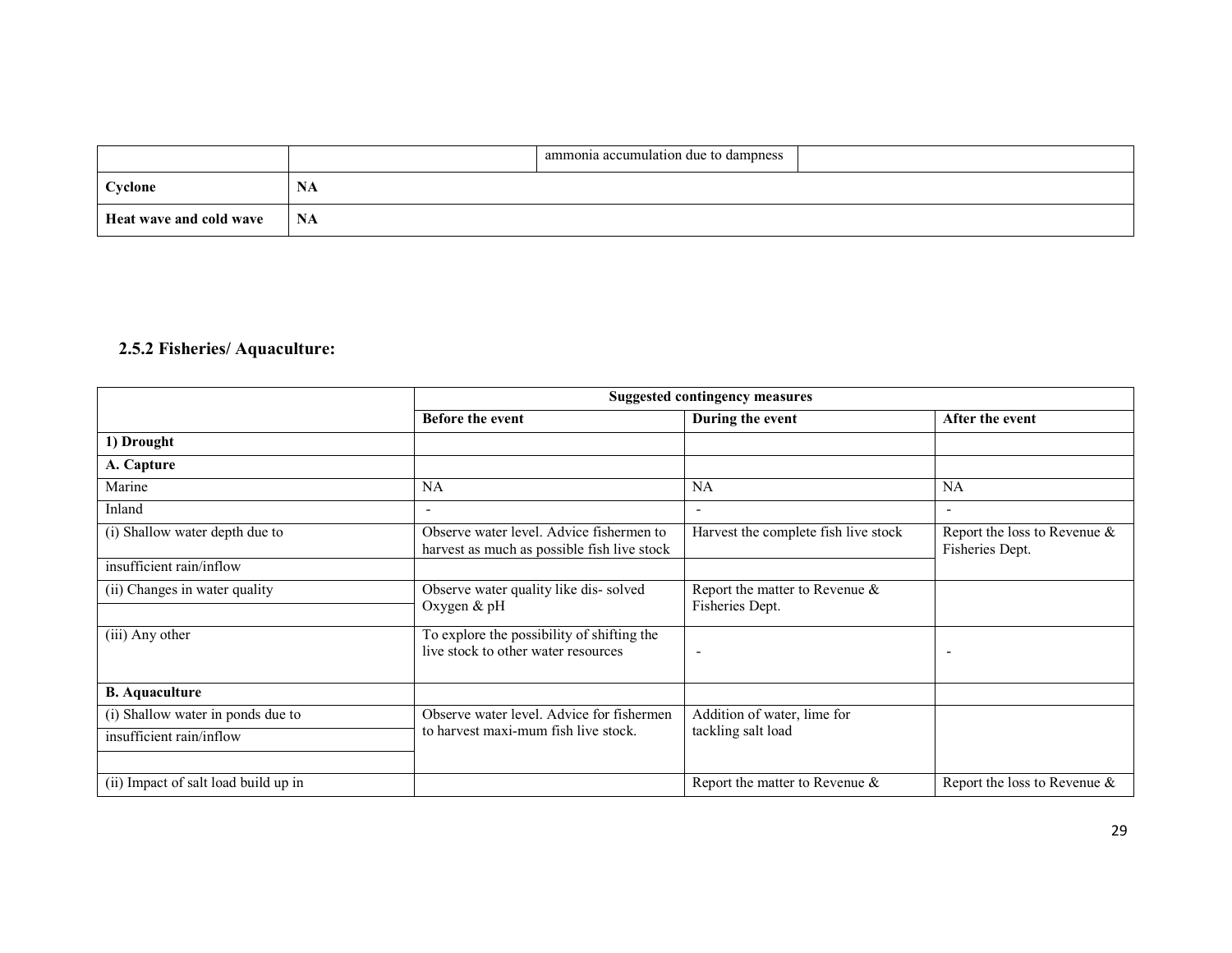| ponds/change in water quality |                                            | Fisheries Dept. | Fisheries Dept. |
|-------------------------------|--------------------------------------------|-----------------|-----------------|
| (iii) Any other               |                                            |                 |                 |
| 2) Floods                     |                                            |                 |                 |
| A. Capture                    |                                            |                 |                 |
| Marine                        | 1) Helpt the district administration in    |                 |                 |
|                               | providing Savi monsoon and boat            |                 |                 |
|                               | 2) Prior wawrning is given for fishrmen as |                 |                 |
|                               | per advice of Meteorological Dept.         |                 |                 |

| Inland                               |                                                                                                                                               |                                                   |                                              |
|--------------------------------------|-----------------------------------------------------------------------------------------------------------------------------------------------|---------------------------------------------------|----------------------------------------------|
| (i) Average compension paid due to   | Revenue authorities pay the<br>compension to boats / nets /<br>houses / fish live stock<br>damaged                                            | Addition of water, lime for<br>tackling salt load |                                              |
| loss of human life                   |                                                                                                                                               |                                                   |                                              |
| (ii) No.of boats/nets/damaged        |                                                                                                                                               |                                                   | Report the loss to Revenue & Fisheries Dept. |
| (iii) No.of houses damaged           |                                                                                                                                               | Report the matter to Revenue<br>& Fisheries Dept. |                                              |
| (iv) Loss of stock                   |                                                                                                                                               |                                                   |                                              |
| (v) Changes in water quality         |                                                                                                                                               |                                                   |                                              |
| (vi) Health and diseases             | should be reported to Revenue                                                                                                                 |                                                   |                                              |
|                                      | Dept.authorities.                                                                                                                             |                                                   |                                              |
| <b>B.</b> Aquaculture                |                                                                                                                                               |                                                   |                                              |
| (i) Inundation with flood water      | Monitor the floods and harvest<br>maximum fish live stock before<br>floods. Report the loss to<br>Revenue and Fisheries Dept.<br>authorities. |                                                   |                                              |
| (ii) Water continuation and changes  |                                                                                                                                               |                                                   |                                              |
| in water quality                     |                                                                                                                                               |                                                   |                                              |
| (iii) Health and Diseases            |                                                                                                                                               |                                                   |                                              |
| (iv) Loss of stock and inputs (ffed, |                                                                                                                                               |                                                   |                                              |
| chemicals etc.)                      |                                                                                                                                               |                                                   |                                              |
| (v) Infrastructure damage (pumps,    |                                                                                                                                               |                                                   |                                              |
| aerators, huts etc.)                 |                                                                                                                                               |                                                   |                                              |
| (vi) Any other                       |                                                                                                                                               |                                                   |                                              |